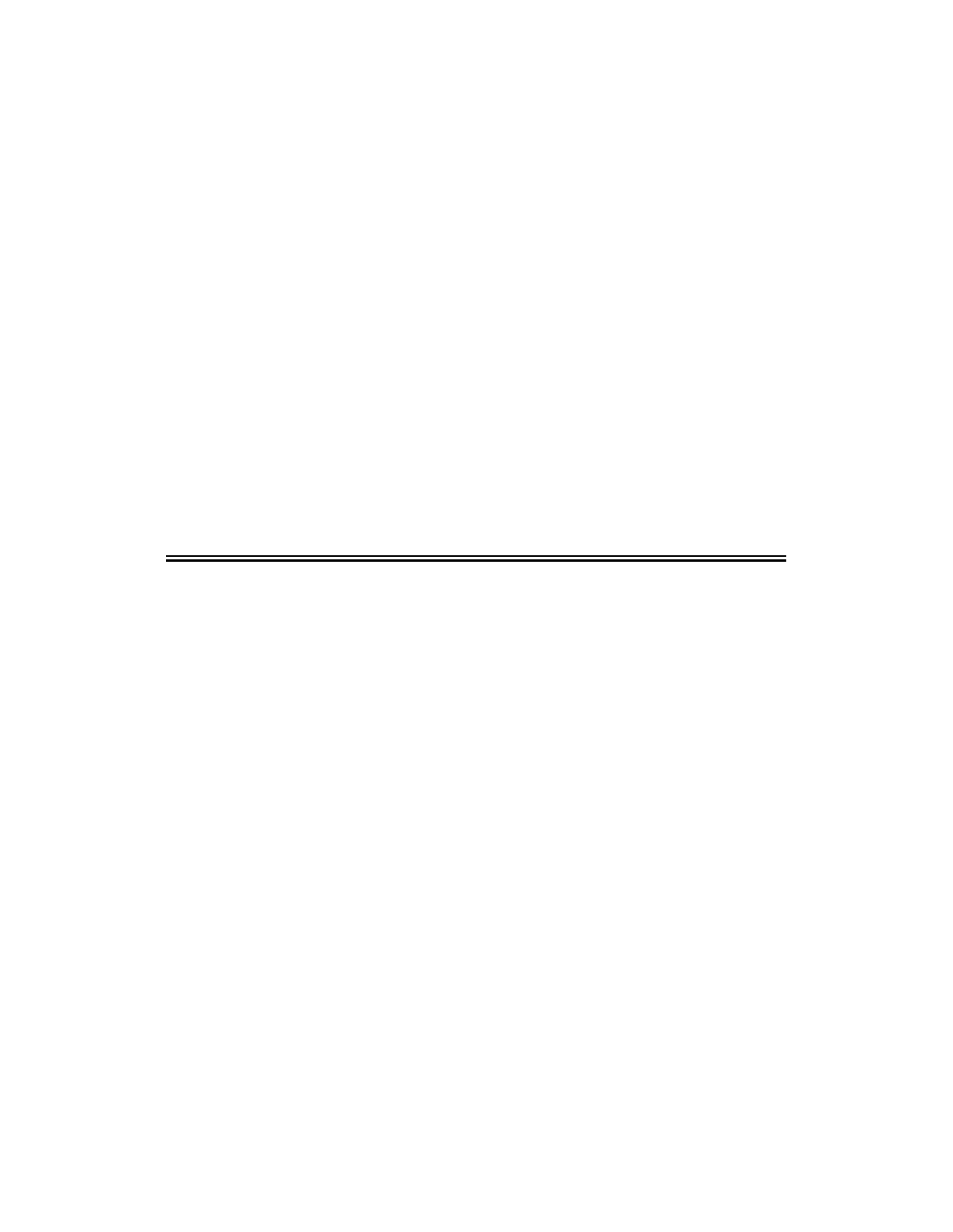## **GEF TRUST FUND GRANT NUMBER TF057330-MOG**

#### **GLOBAL ENVIRONMENT FACILITY TRUST FUND GRANT AGREEMENT**

AGREEMENT dated February 6, 2007, ("GEF Grant Agreement") entered into between MONGOLIA ("Recipient") and the INTERNATIONAL BANK FOR RECONSTRUCTION AND DEVELOPMENT ("IBRD" or the "World Bank"), acting as an implementing agency of the Global Environment Facility, established pursuant to Resolution No. 91-5 of March 14, 1991 and Resolution No. 94-2 of May 24, 1994 of the Executive Directors of the World Bank ("GEF"), for grant funds provided to the GEF Trust Fund by certain members of the World Bank as participants of the GEF.

The Recipient and the World Bank hereby agree as follows:

## **ARTICLE I**

#### **Standard Conditions; Definitions**

- 1.01. The Standard Conditions, as defined in the Appendix to this GEF Grant Agreement, constitute an integral part of this GEF Grant Agreement.
- 1.02. Unless the context requires otherwise, the capitalized terms used in this GEF Grant Agreement have the meanings ascribed to them in the Standard Conditions, and in the preamble and the Appendix to this GEF Grant Agreement.

#### **ARTICLE II**

#### **The Project**

- 2.01. (a) The Recipient declares its commitment to the objectives of the Project. To this end, the Recipient shall carry out the Project through its Ministry of Fuel and Energy with the assistance of the National Renewable Energy Center in accordance with the provisions of Article II of the Standard Conditions and the Annex to Schedule 2 to this Agreement.
	- (b) The Recipient, through the Ministry of Fuel and Energy, shall take all necessary actions, including the issuance of orders as shall be required, to assign the National Renewable Energy Center with such powers, functions and responsibilities, in a manner and substance satisfactory to the Association, as shall be required to enable the National Renewable Energy Center to assist in the carrying out the Project.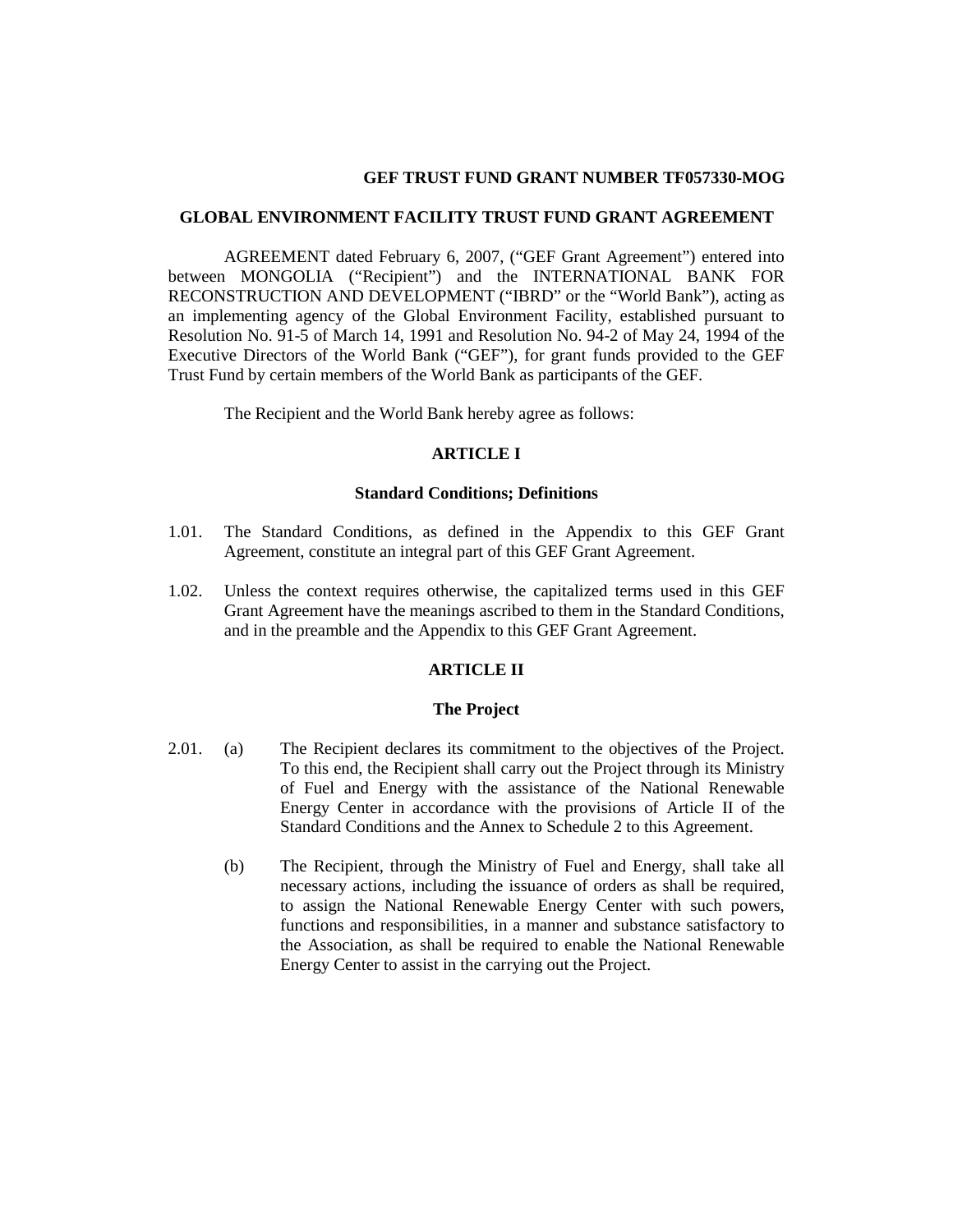2.02. Without limitation upon the provisions of Section 2.01 of this GEF Grant Agreement, and except as the Recipient and the World Bank shall otherwise agree, the Recipient shall ensure that the Project is carried out in accordance with the provisions of Schedule 2 to this GEF Grant Agreement.

## **ARTICLE III**

## **The GEF Grant**

- 3.01. The World Bank agrees to extend to the Recipient, on the terms and conditions set forth or referred to in this GEF Grant Agreement, a grant in an amount equal to three million five hundred thousand Dollars (USD3,500,000) ("GEF Grant") to assist in financing the Project.
- 3.02. The Recipient may withdraw the proceeds of the GEF Grant in accordance with Section IV of Schedule 2 to this GEF Grant Agreement.

#### **ARTICLE IV**

#### **Remedies of the World Bank**

- 4.01. The Additional Events of Suspension referred to in Section 4.02(i) of the Standard Conditions, consist of the following:
	- (a) The NREC Project Legislation has been amended, suspended, abrogated, repealed or waived so as to affect materially and adversely the ability of NREC to assist the Recipient in the carrying out of the Project.
	- (b) The Netherlands Trust Fund Grant Agreement has failed to become effective by July 31, 2007, or such later date as the World Bank has established by notice to the Recipient; provided, however, that the provisions of this sub-paragraph shall not apply if the Recipient established to the satisfaction of the World Bank that adequate funds for the Project are available from other sources on terms and conditions consistent with its obligations under this GEF Grant Agreement.
	- (c) The World Bank has determined after the Effective Date that prior to such date but after the date of this GEF Grant Agreement, an event has occurred which would have entitled the World Bank to suspend the Recipient's right to make withdrawals from the GEF Grant Account if this GEF Grant Agreement had been effective on the date such event occurred.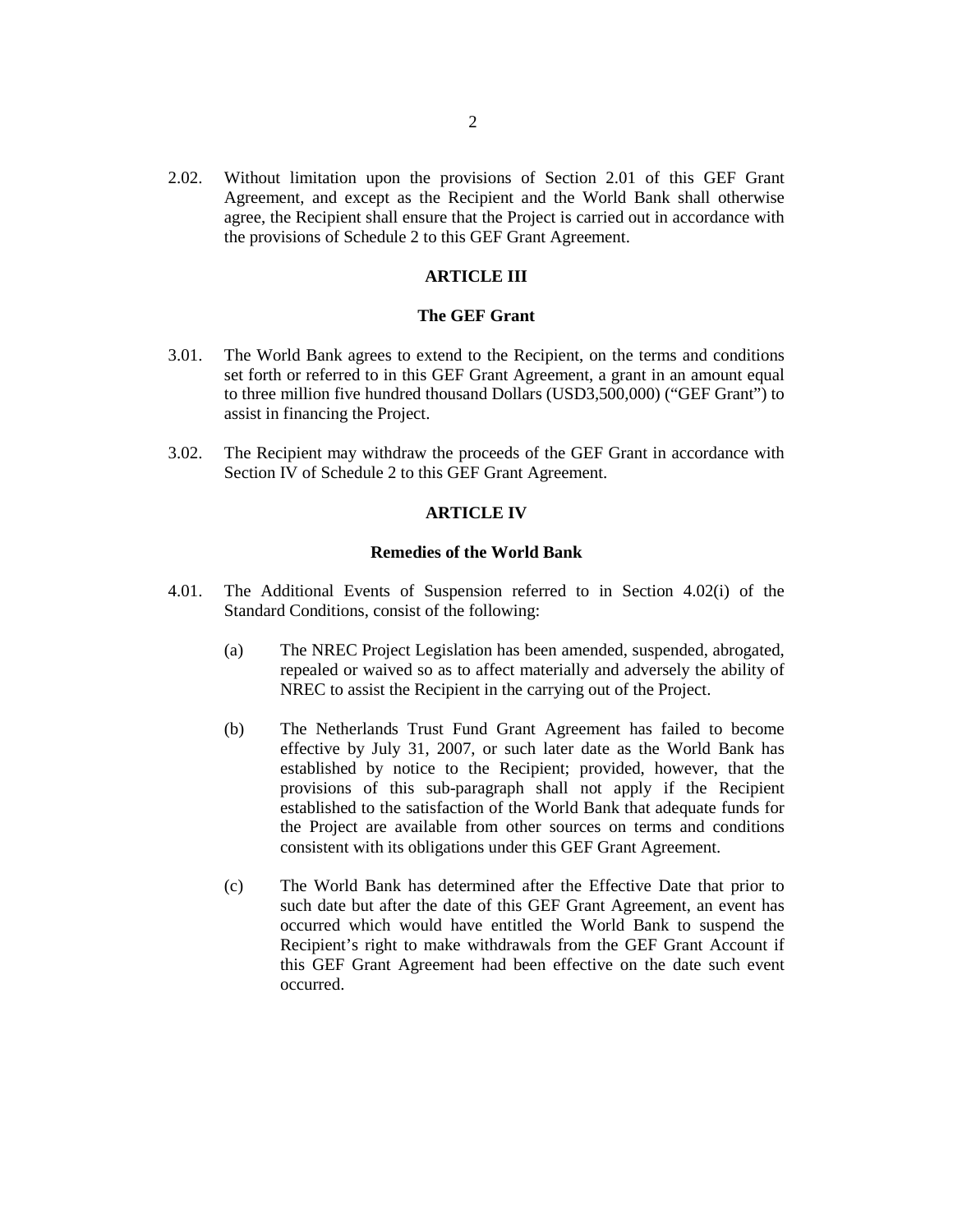## **ARTICLE V**

#### **Effectiveness**

- 5.01. This GEF Grant Agreement shall become effective upon receipt by the World Bank of evidence, satisfactory to the World Bank, indicating that the conditions specified below have been satisfied:
	- (a) The execution and delivery of this GEF Grant Agreement on behalf of the Recipient has been duly authorized or ratified by all necessary governmental and corporate action.
	- (b) The Financing Agreement has been executed and delivered, and all conditions precedent to its effectiveness, or to the right of the Recipient to make withdrawals under it (other than the effectiveness of this GEF Grant Agreement), have been fulfilled.
- 5.02. As part of the evidence to be furnished pursuant to Section 5.01(a), there shall be furnished to the World Bank an opinion or opinions satisfactory to the World Bank of counsel acceptable to the World Bank or, if the World Bank so requests, a certificate satisfactory to the World Bank of a competent official of the Recipient, showing the following matters:
	- (a) on behalf of the Recipient, that this GEF Grant Agreement has been duly authorized or ratified by, and executed and delivered on its behalf and is legally binding upon it in accordance with its terms; and
	- (b) the Order No.110 dated November 15, 2006 issued by the Ministry of Fuel and Energy referred to in Section 2.01(b) of this Agreement is legally binding and enforceable in accordance with Mongolia law.
- 5.03. Except as the Recipient and the World Bank shall otherwise agree, this GEF Grant Agreement shall enter into effect on the date upon which the World Bank dispatches to the Recipient notice of its acceptance of the evidence required pursuant to Section 5.01 of this GEF Grant Agreement ("Effective Date"). If, before the Effective Date, any event has occurred which would have entitled the World Bank to suspend the right of the Recipient to make withdrawals from the GEF Grant Account if the GEF Grant Agreement had been effective, the World Bank may postpone the dispatch of the notice referred to in this sub-paragraph until such event (or events) has (or have) ceased to exist.
- 5.04. This GEF Grant Agreement and all obligations of the parties under it shall terminate if it has not entered into effect by the date ninety (90) days after the date of this GEF Grant Agreement, unless the World Bank, after consideration of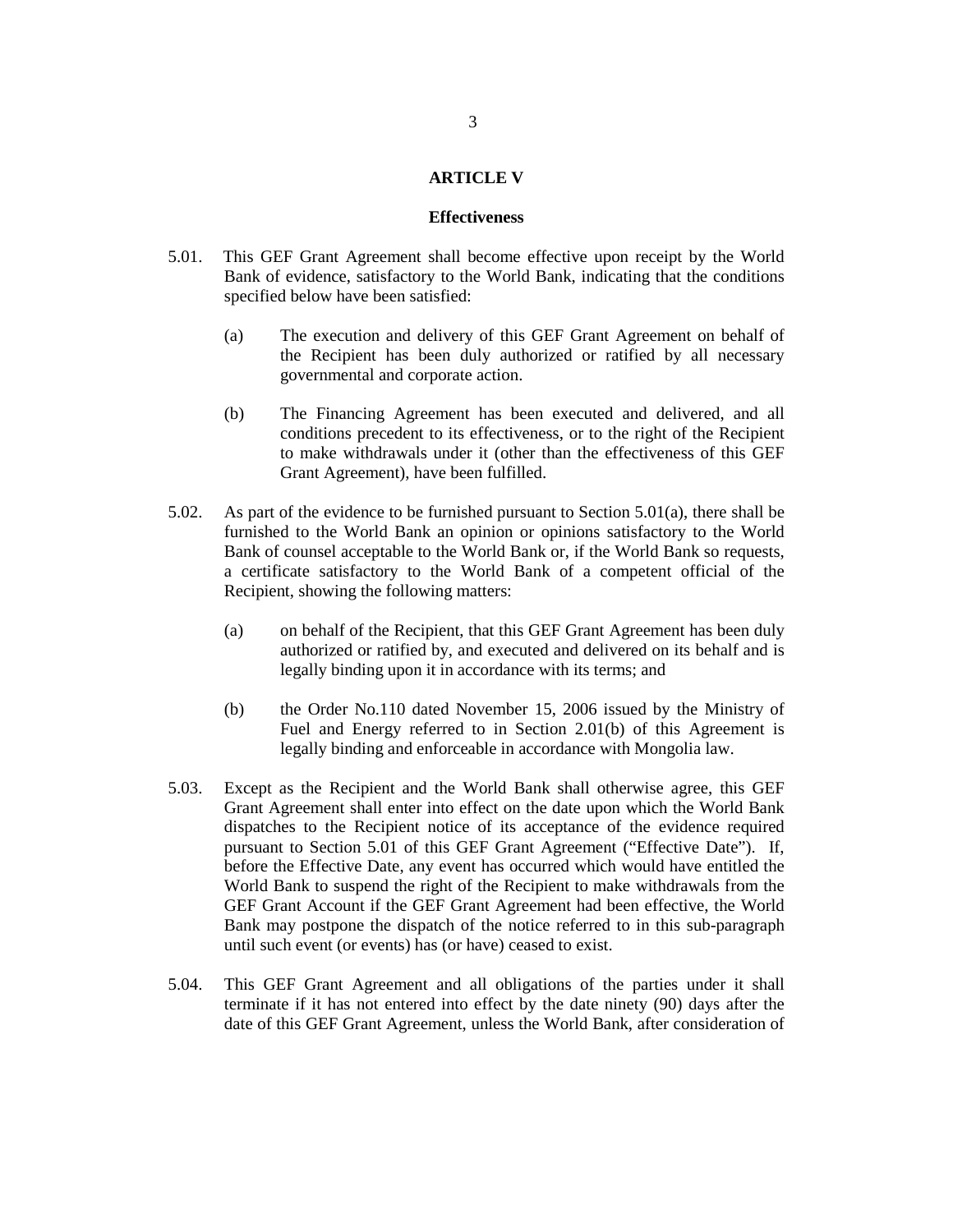the reasons for the delay, establishes a later date for the purpose of this Section. The World Bank shall promptly notify the Recipient of such later date.

5.05. For purposes of Section 6.01 of the Standard Conditions, the obligations of the Recipient under the Project shall be deemed terminated twenty (20) years after the date of this GEF Grant Agreement.

## **ARTICLE VI**

#### **Representatives; Addresses**

- 6.01. The Recipient's Representative referred to in Section 6.03 of the Standard Conditions is the Minister of Finance.
- 6.02. The Recipient's Address referred to in Section 6.02 of the Standard Conditions is:

Ministry of Finance Government Building 2 United Nations 5/1 Ulaanbaatar 210646

Facsimile:

(976-11) 26-22-72

6.03. The World Bank's Address referred to in Section 6.02 of the Standard Conditions is:

> International Bank for Reconstruction and Development 1818 H Street, N.W. Washington, D.C. 20433 United States of America

| Cable Address:                       | Telex:                         | Facsimile:     |
|--------------------------------------|--------------------------------|----------------|
| <b>INTBAFRAD</b><br>Washington, D.C. | 248423 (MCI) or<br>64145 (MCI) | 1-202-477-6391 |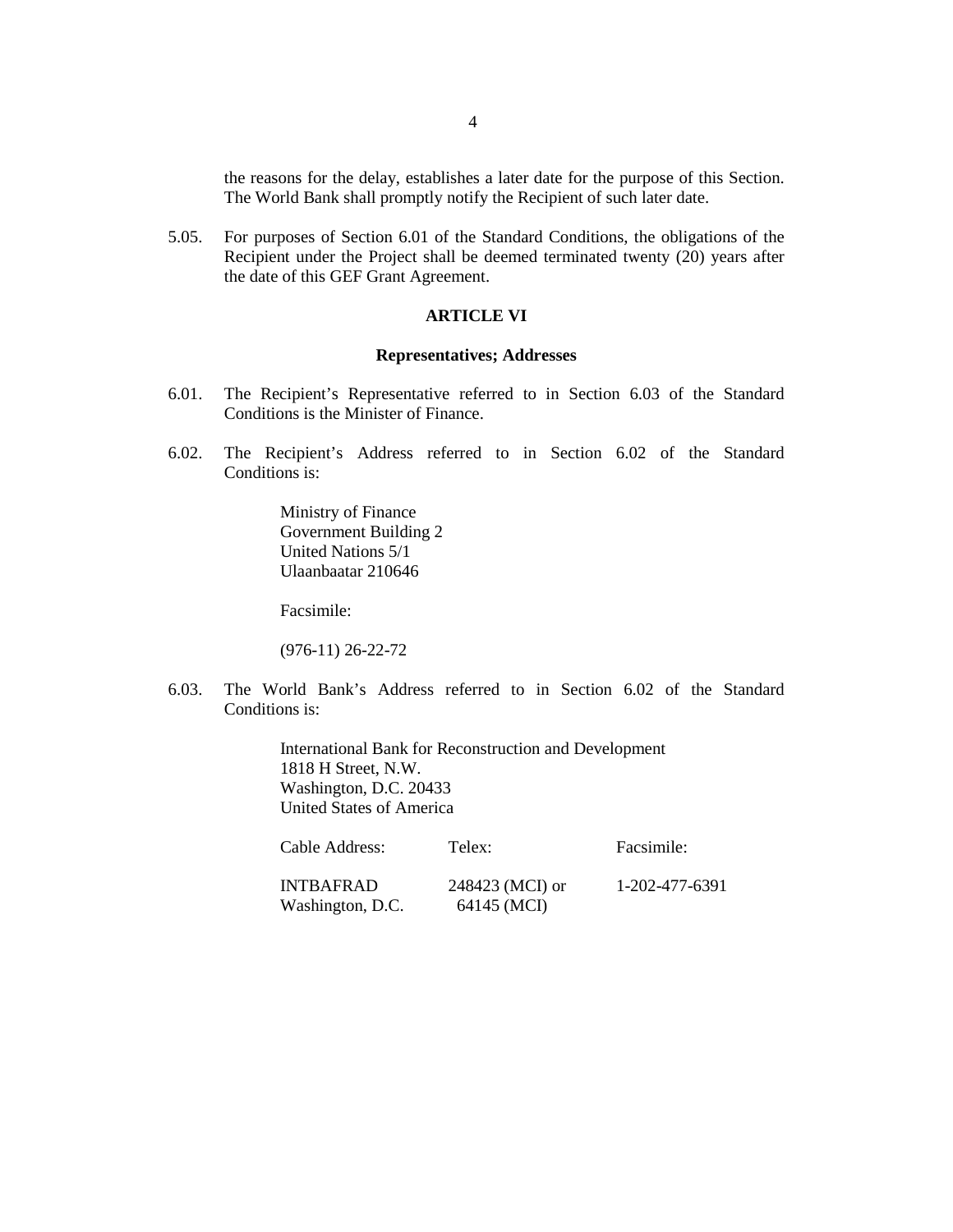AGREED at Ulaanbaatar, Mongolia, as of the day and year first above written.

INTERNATIONAL BANK FOR RECONSTRUCTION AND DEVELOPMENT (acting as an Implementing Agency of the Global Environment Facility)

By /s/ Arshad Sayed Authorized Representative

# MONGOLIA

By /s/ Namid Bayartsaikhan Authorized Representative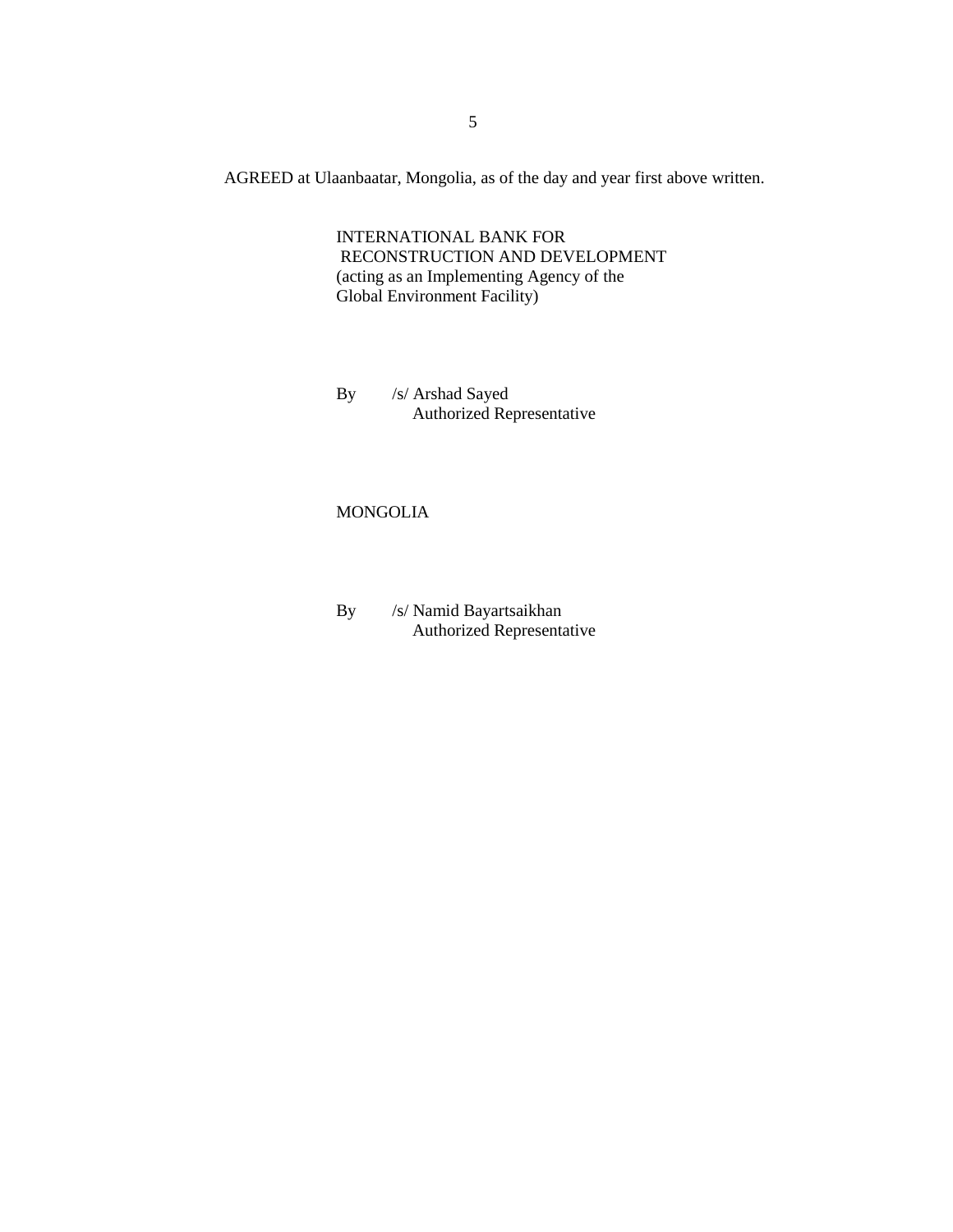#### **SCHEDULE 1**

#### **Project Description**

The objective of the Project is to assist the Recipient in: (i) expanding and improving access to electricity and reliability of electricity services in selected off-grid Soum centers and among the herder population; and (ii) removing barriers to the scale-up of renewable energy use.

The Project consists of the following parts:

#### **Part A: Herder's Electricity Access**

- 1. Design and implementation of a Smart Subsidy Program through Sales and Service Centers, including: (i) the development of its legal and institutional framework; (ii) the financing of sales incentives for the commercialization of approximately fifty thousand (50,000) SPV and SWT Systems for nomadic herders; and (iii) the design and implementation of a battery management program.
- 2. Adoption of required technical standards and procedures for testing, validating and certifying the SPV and SWT Systems to be included in the Smart Subsidy Program.
- 3. Provision of marketing and sales support for the commercialization of SPV and SWT Systems through Sales and Service Centers by carrying out public awareness and consumer education campaigns, including: (i) the preparation of a sales catalog listing validated SPV and SWT Systems; (ii) the display of sample SPV and SWT Systems; (iii) the provision of after-sale services and enforcement of consumers warranties; and (iv) the promotion of the battery management program.
- 4. Design and carrying out of surveys to measure consumers' acceptance of SPV and SWT Systems and, their perception of the systems' quality, the responsiveness of Sales and Service Centers, the reliability of vendors of SPV and SWT Systems, and the benefits derived from the increased access to electricity.

#### **Part B: Soum Centers' Electricity Service Improvements**

1. Development and implementation of a policy and regulatory framework for the provision of electricity service in off-grid Soum centers, providing for: (i) private sector participation in the operation and maintenance of Soums' microgrids and power generation utilities; and (ii) the adoption and implementation, by Soums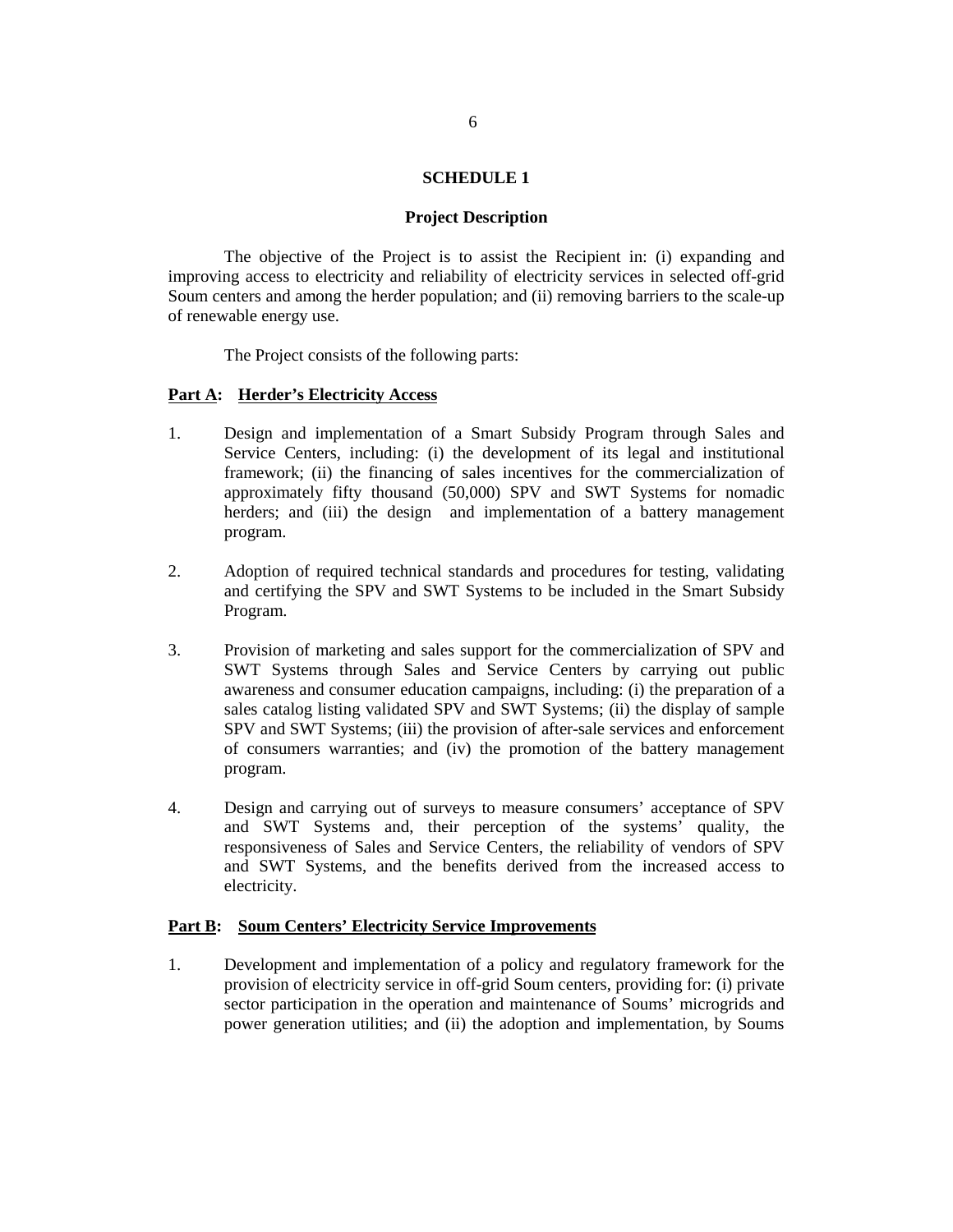and/or the Soums' generation utilities, of economically sound tariff-setting, metering, billing, and revenue management practices.

- 2. Establishment of electricity users associations and set up of commercially viable electricity service utilities in selected Soum centers, including the strengthening of the institutional capacity of selected Soum-level related agencies.
- 3. Carrying out of technical and feasibility studies in selected Soum centers, including the development of tender documents, for: (i) the rehabilitation of the Soum centers' microgrids; and (ii) the configuration and construction of renewable or renewable-diesel hybrid systems of up to 200kW to expand Soum centers' power generation capacity.
- 4. Provision of energy management assistance to selected Soum-level public service institutions.
- 5. (i) Rehabilitation of microgrids in approximately thirty (30) selected offgrid Soum centers; and
	- (ii) conversion of the existing (diesel) generation systems of the established electric power utilities in approximately twenty (20) selected off-grid Soum centers into renewable or renewable-diesel hybrid generation systems.

# **Part C: Institutional Capacity Building**

- 1. Strengthening of the institutional capacity of the National Renewable Energy Center to assist in the carrying out the Project, including: (i) the preparation of business plans; (ii) work programs; (iii) Project monitoring and evaluation; (iv) Project reporting; (v) Project management; (vi) incremental costs; and (vii) the provision of training and technical assistance therefor.
- 2. Strengthening of the policy and regulatory capacity of the renewable energy Recipient agencies, including the National Renewable Energy Center in order to promote the use of renewable energy, including the development of a national policy and regulatory framework for renewable energy generation.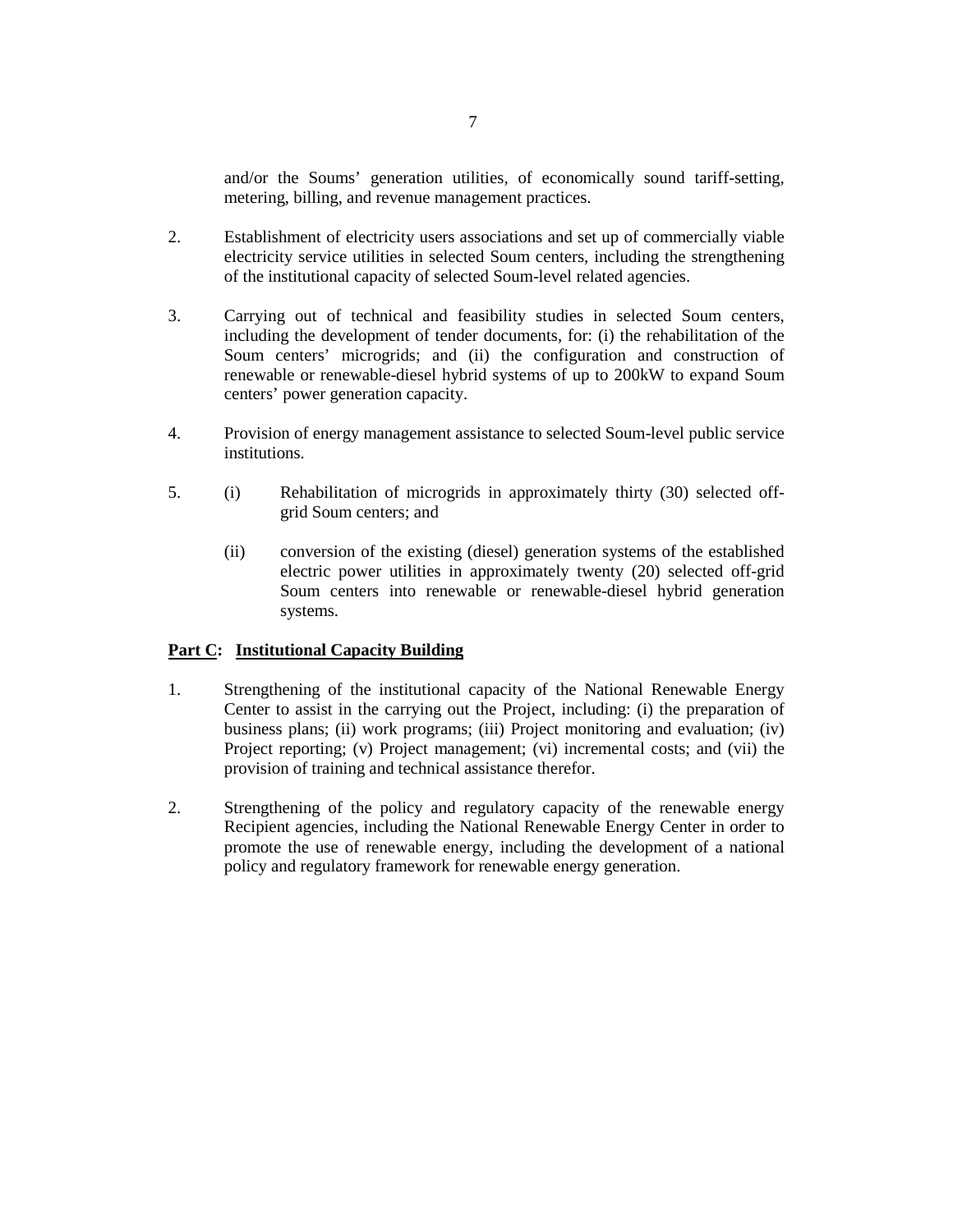#### **SCHEDULE 2**

#### **Project Execution**

## **Section I. Management Arrangements**

#### **A. Project Management.**

- 1. The Recipient shall establish within the Ministry of Fuel and Energy, and thereafter maintain throughout the period of implementation of the Project, a Project Steering Committee with representation from, *inter alia*, the National Renewable Energy Center, the Ministry of Fuel and Energy, the Ministry of Nature and Environment and the Ministry of Finance, which committee shall be assigned with such functions and responsibilities, satisfactory to the World Bank, as shall be required to oversee the execution of the Project.
- 2. Without limitation to the obligations set forth in Section 4.03 of the General Conditions, the Recipient shall, upon the World Bank's approval of each Annual Work Plan to be prepared by the Ministry of Fuel and Energy with the assistance of the National Renewable Energy Center pursuant to Section I.B.2 of the Annex to Schedule 2 to this Agreement, promptly transfer to the National Renewable Energy Center, in a manner satisfactory to the World Bank, the total amount therein required to cover the portion of Project expenditures to be financed by the Recipient during the Fiscal Year covered by each such program.
- 3. The Recipient undertakes that any and all procurement and commercialization of SPV and SWT Systems, by either the Recipient or the National Renewable Energy Center to be financed out of the Recipient's and the National Renewable Energy Center's own resources after October 16, 2006 shall be carried out through competitive, transparent, economic and efficient processes acceptable to the World Bank.
- 4. The Recipient shall, and shall cause the National Renewable Energy Center to: (i) commercialize all SPV and SWT Systems procured by the Recipient or the National Renewable Energy Center pursuant to Section I.A.3 above, through: (A) the selected SPV and SWT System vendors participating in the Project; and (B) the Sales and Service Centers established under the Project; and (ii) collect and administer the proceeds of these sales through the Subsidy Account for the payment of sales incentives under Part A.1(ii) of the Project, exclusively.
- 5. The Recipient undertakes to use any additional funds that shall be committed by the Recipient from time to time to fund activities similar to those under the Project, in particular SPV and SWT Systems, in a manner and substance acceptable to the World Bank and compatible with the objectives of the Project.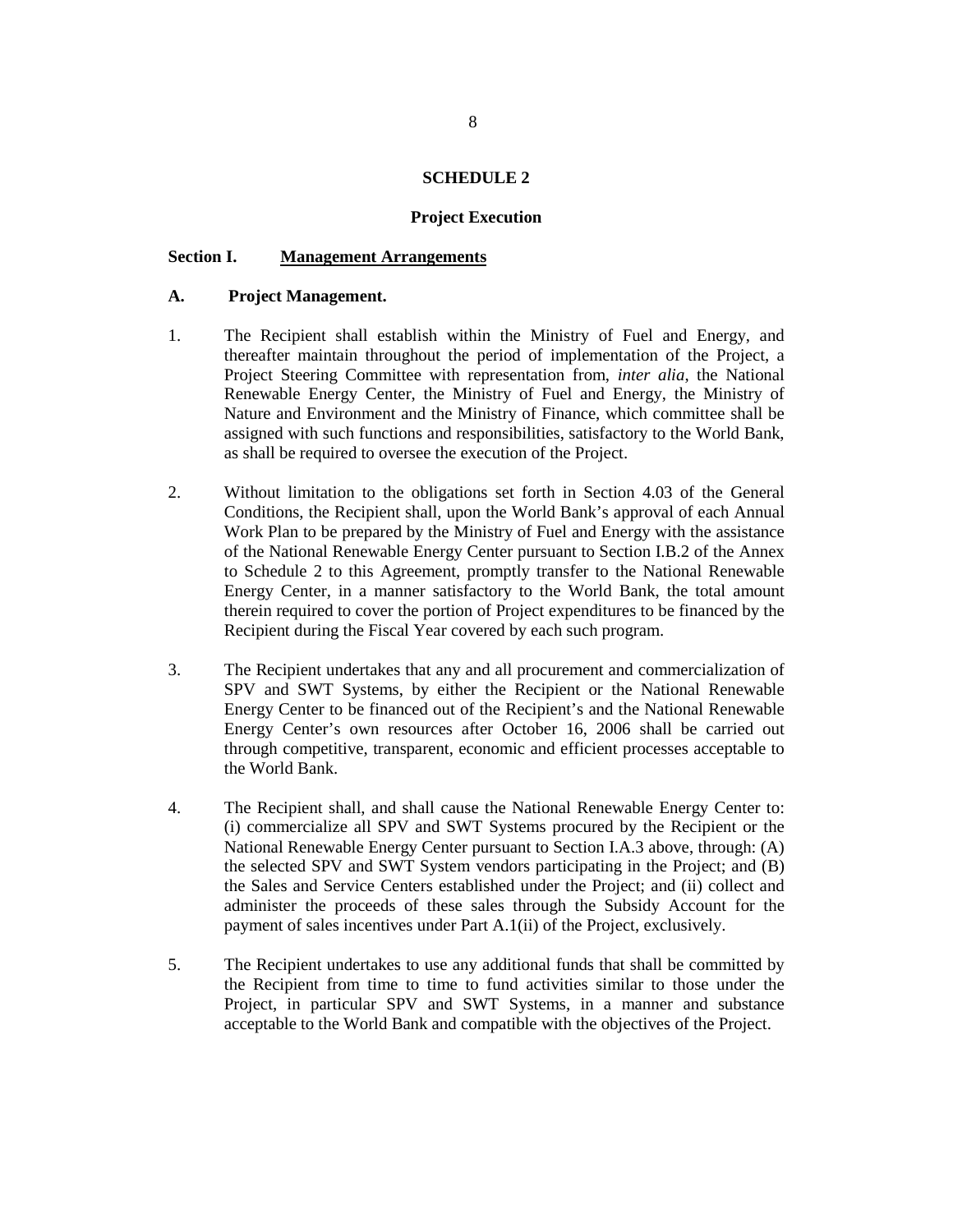## **Section II. Project Monitoring, Reporting, Evaluation**

#### **A. Project Reports.**

1. (a) The Recipient shall with the assistance of the National Renewable Energy Center monitor and evaluate the progress of the Project and prepare annual Project Reports in accordance with the provisions of Section 2.06 of the Standard Conditions and on the basis of the indicators set forth below in subparagraph (c) of this paragraph. Each annual Project Report shall cover the period of one (1) Fiscal Year, and shall be furnished to the World Bank not later than ninety (90) days after the end of the period covered by such report.

(b) Notwithstanding sub-paragraph (a) above, the Recipient with the assistance of the National Renewable Energy Center shall also prepare, by not later than January 31, April 30, July 31 and October 31 of each year, simplified quarterly Project Reports, in form and substance satisfactory to the World Bank, covering the Project activities of the preceding calendar quarter; and soon thereafter furnish each such report to the World Bank.

(c) The performance indicators referred to above in sub-paragraph (a) consist of the following:

- (i) about 50,000 SPV or SWT Systems sold to herders by December 31, 2011;
- (ii) about 200,000 herders (including their families) benefiting from first electricity access or improved electricity services by December 31, 2011;
- (iii) about thirty (30) Soum grids rehabilitated with improved tariff and billing systems and functioning Soum utilities and electricity user associations by December 31, 2011;
- (iv) about twenty (20) power systems with renewable or renewablediesel hybrid generation installed in selected Soum centers by December 31, 2011; and
- (v) about 16,000 people in selected Soum centers benefiting from improved electricity services by December 31, 2011.
- 2. The Recipient shall prepare a Recipient's Completion Report in accordance with the provisions of Section 2.06(d) of the Standard Conditions. The Recipient's Completion Report shall be furnished to the World Bank not later than June 30, 2012.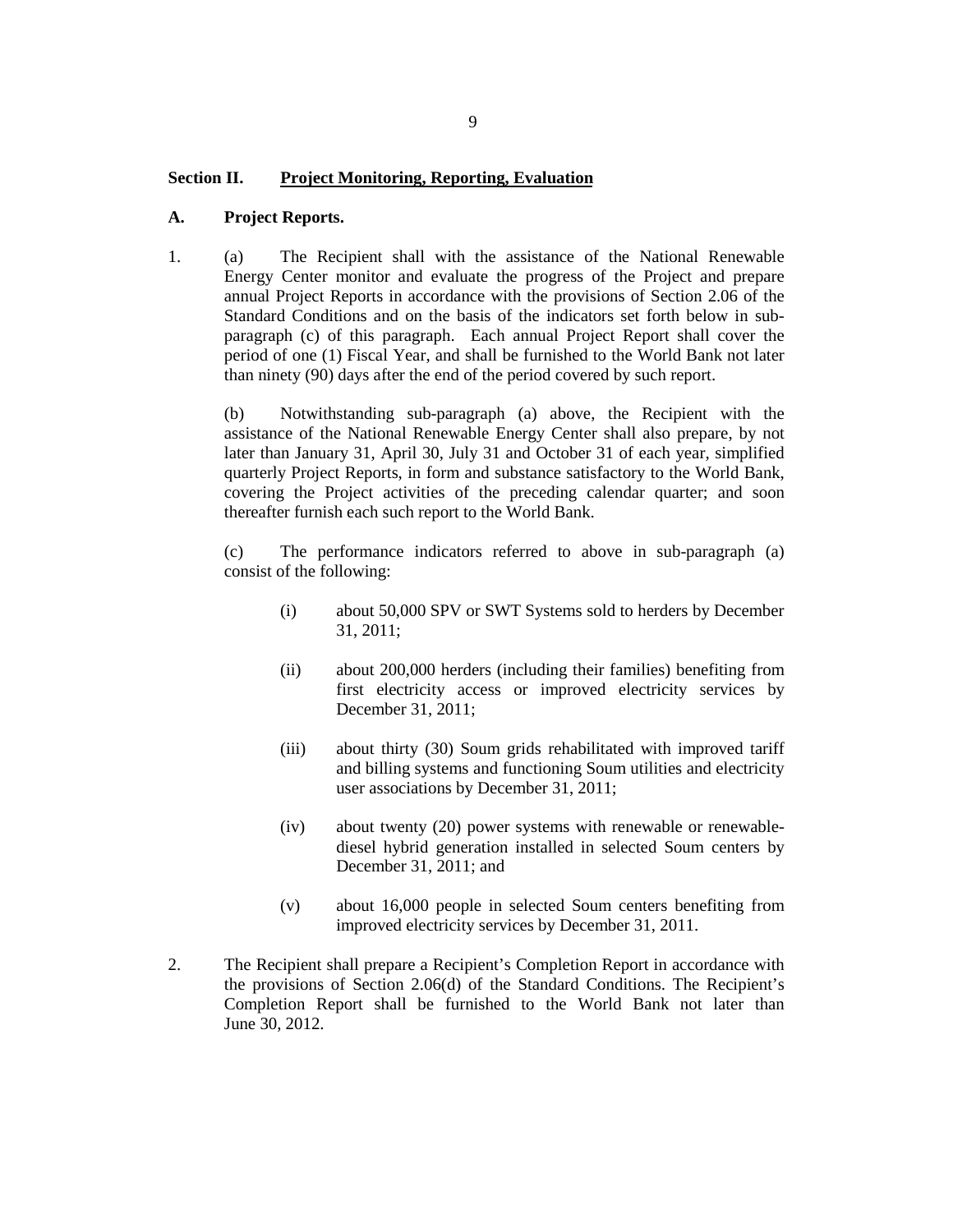# **B. Financial Management, Financial Reports and Audits of the Project.**

- 1. The Recipient shall maintain or cause to be maintained a financial management system in accordance with the provisions of Section 2.07 of the Standard Conditions.
- 2. The Recipient shall have its Financial Statements audited in accordance with the provision of Section 2.07(b) of the Standard Conditions. Each audit of the Financial Statements shall cover the period of one (1) Fiscal Year of the Recipient. The audited Financial Statements for each such period shall be furnished to the World Bank not later than six (6) months after the end of such period.

# **Section III. Procurement**

# **A. General.**

- 1. **Goods**. All goods required for the Project and to be financed out of the proceeds of the GEF Grant shall be procured in accordance with the requirements set forth or referred to in Section I of the Procurement Guidelines, and with the provisions of this Schedule.
- 2. **Consultants' Services**. All consultants' services required for the Project and to be financed out of the proceeds of the GEF Grant shall be procured in accordance with the requirements set forth or referred to in Sections I and IV of the Consultant Guidelines, and with the provisions of this Schedule.
- 3. **Definitions**. The capitalized terms used below in this Section to describe particular procurement methods or methods of review by the World Bank of particular contracts, refer to the corresponding method described in the Procurement Guidelines, or Consultant Guidelines, as the case may be.

# **B. Particular Methods of Procurement of Goods.**

- 1. **International Competitive Bidding**. Except as otherwise provided in paragraph 2 below, goods shall be procured under Supply and Installation contracts awarded on the basis of International Competitive Bidding.
- 2. **Other Methods of Procurement of Goods**. The following table specifies the methods of procurement, other than International Competitive Bidding, which may be used for goods. The Procurement Plan shall specify the circumstances under which such methods may be used: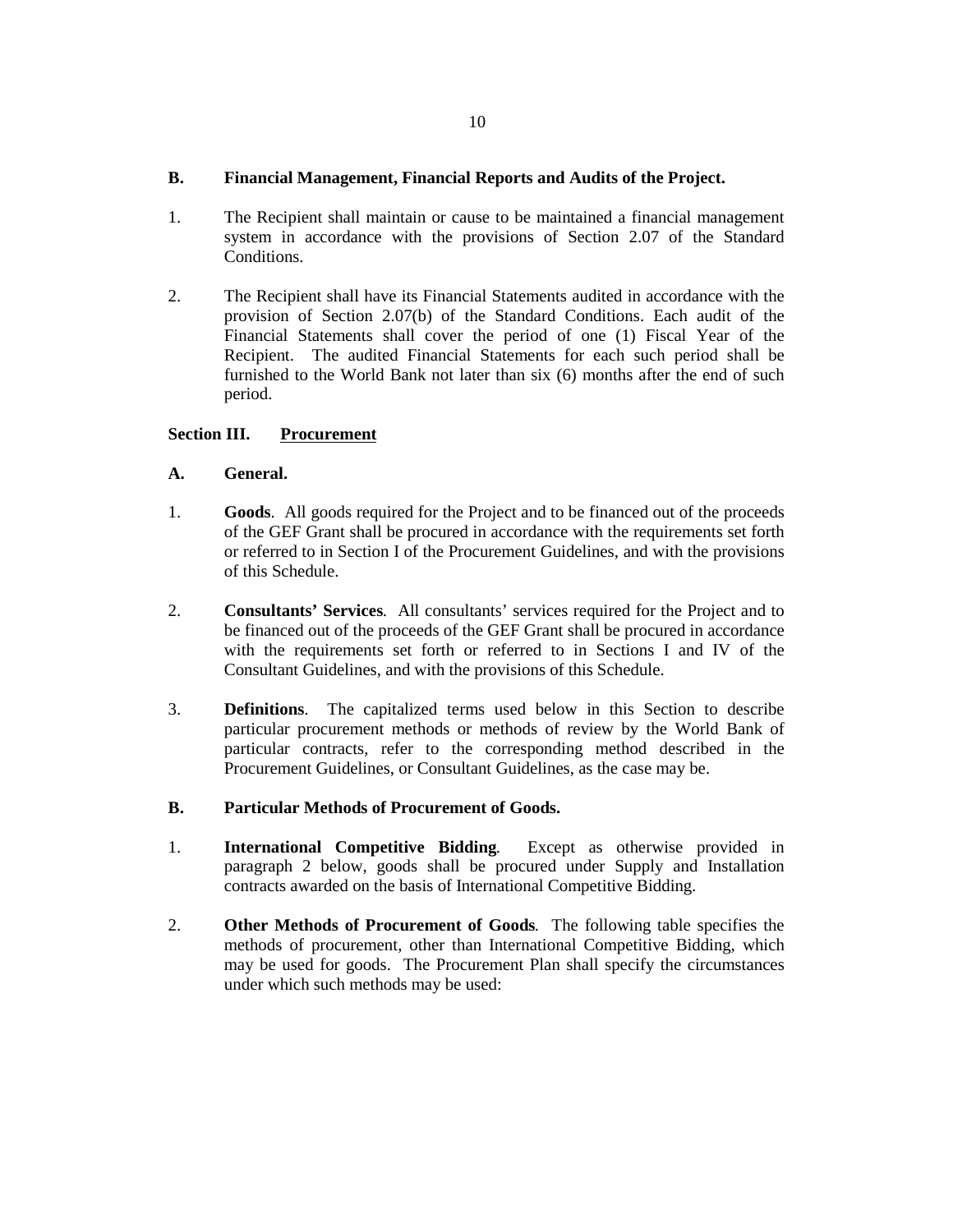| <b>Procurement Method</b> |  |
|---------------------------|--|
| (a) Shopping              |  |
| (b) Direct Contracting    |  |

# **C. Particular Methods of Procurement of Consultants' Services.**

- 1. **Quality- and Cost-based Selection**. Except as otherwise provided in paragraph 2 below, consultants' services shall be procured under contracts awarded on the basis of Quality and Cost-based Selection.
- 2. **Other Methods of Procurement of Consultants' Services**. The following table specifies methods of procurement, other than Quality and Cost-based Selection, which may be used for consultants' services. The Procurement Plan shall specify the circumstances under which such methods may be used.

| <b>Procurement Method</b>                          |
|----------------------------------------------------|
| (a) <i>Quality-Based Selection</i>                 |
| (b) Selection Based on Consultants' Qualifications |
| (c) Least-Cost Selection                           |
| (d) Individual Consulltant                         |

# **D. Review by the World Bank of Procurement Decisions.**

1. Except as the World Bank shall otherwise determine by notice to the Recipient, the following contracts shall be subject to Prior Review by the World Bank: (a) each contract for goods procured on the basis of International Competitive Bidding; (b) the first three contracts for goods to be procured under Shopping procedures, regardless their value; (c) all contracts for goods procured on the basis of direct contracting procedures; (d) each contract for consultants' services provided by a firm procured on the basis of quality and cost-based selection, quality-based selection or least cost selection, regardless of their value; (e) the first three contracts for consultants' services to be procured under Selection Based on Consultants' Qualifications, regardless of their value; and (f) each contract for consultant's services provided by an individual consultant estimated to cost the equivalent of USD50,000 or more. All other contracts shall be subject to Post Review by the World Bank.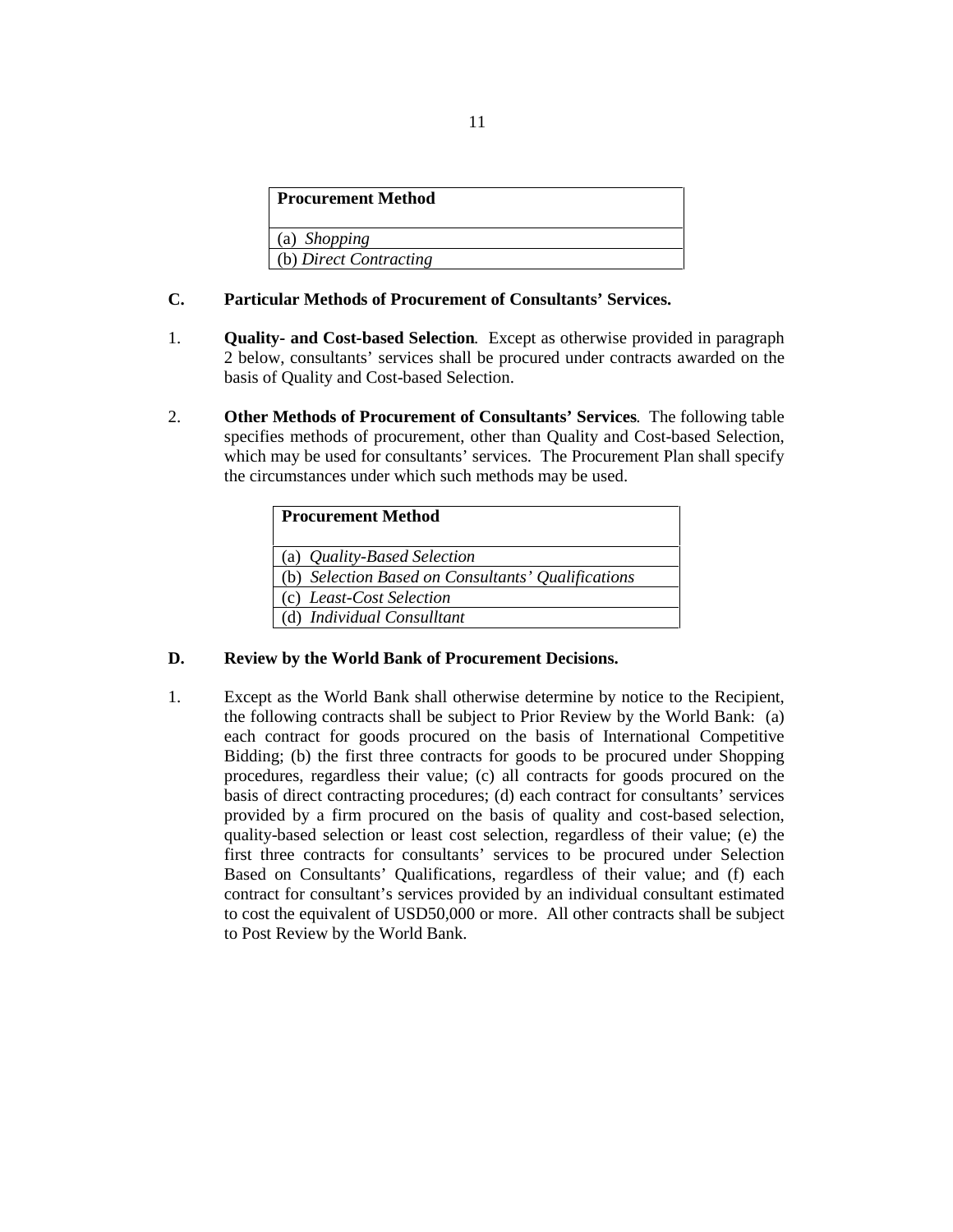# **Section IV. Withdrawal of the Proceeds of the GEF Grant**

#### **A. General.**

- 1. The Recipient may withdraw the proceeds of the GEF Grant in accordance with the provisions of this Section and such additional instructions as the World Bank may specify by notice to the Recipient, to finance Eligible Expenditures as set forth in the table in paragraph 2 below.
- 2. The following table specifies the categories of Eligible Expenditures that may be financed out of the proceeds of the GEF Grant ("Category"), the allocations of the amounts of the GEF Grant to each Category, and the percentage of expenditures to be financed for Eligible Expenditures in each Category (including taxes):

| Category                                                                                                                      | <b>Amount of the GEF</b><br><b>Grant Allocated</b><br>(expressed in USD) | <b>Percentage of</b><br><b>Expenditures to be</b><br><b>Financed</b> |
|-------------------------------------------------------------------------------------------------------------------------------|--------------------------------------------------------------------------|----------------------------------------------------------------------|
| (1) Goods and consultants'<br>Services, training and<br>workshops under Part A of<br>the Project (except Part<br>$A.1(ii)$ ). | 900,000                                                                  | 100%                                                                 |
| (2) Consultants' services training<br>and workshops under part B.2<br>of the Project.                                         | 200,000                                                                  | 56%                                                                  |
| (3) Consultants' services under<br>Part B.3 of the Project.                                                                   | 400,000                                                                  | 100%                                                                 |
| $(4)$ Goods under Part B.5(ii) of<br>the Project                                                                              | 1,400,000                                                                | 26%                                                                  |
| (5) Consultants' services,<br>training and workshops under<br>Part C.1(iii), $C.1(iv)$ and<br>$C.1(v)$ of the Project         | 260,000                                                                  | 100%                                                                 |
| (6) Consultants' Services,<br>training and workshops under<br>Part C.2 of the Project                                         | 190,000                                                                  | 63%                                                                  |
| (7) Incremental Operating Costs<br>under Part $C.1$ (vi) of the<br>Project                                                    | 150,000                                                                  | 100%                                                                 |
| <b>TOTAL AMOUNT</b>                                                                                                           | <u>3.500.000</u>                                                         |                                                                      |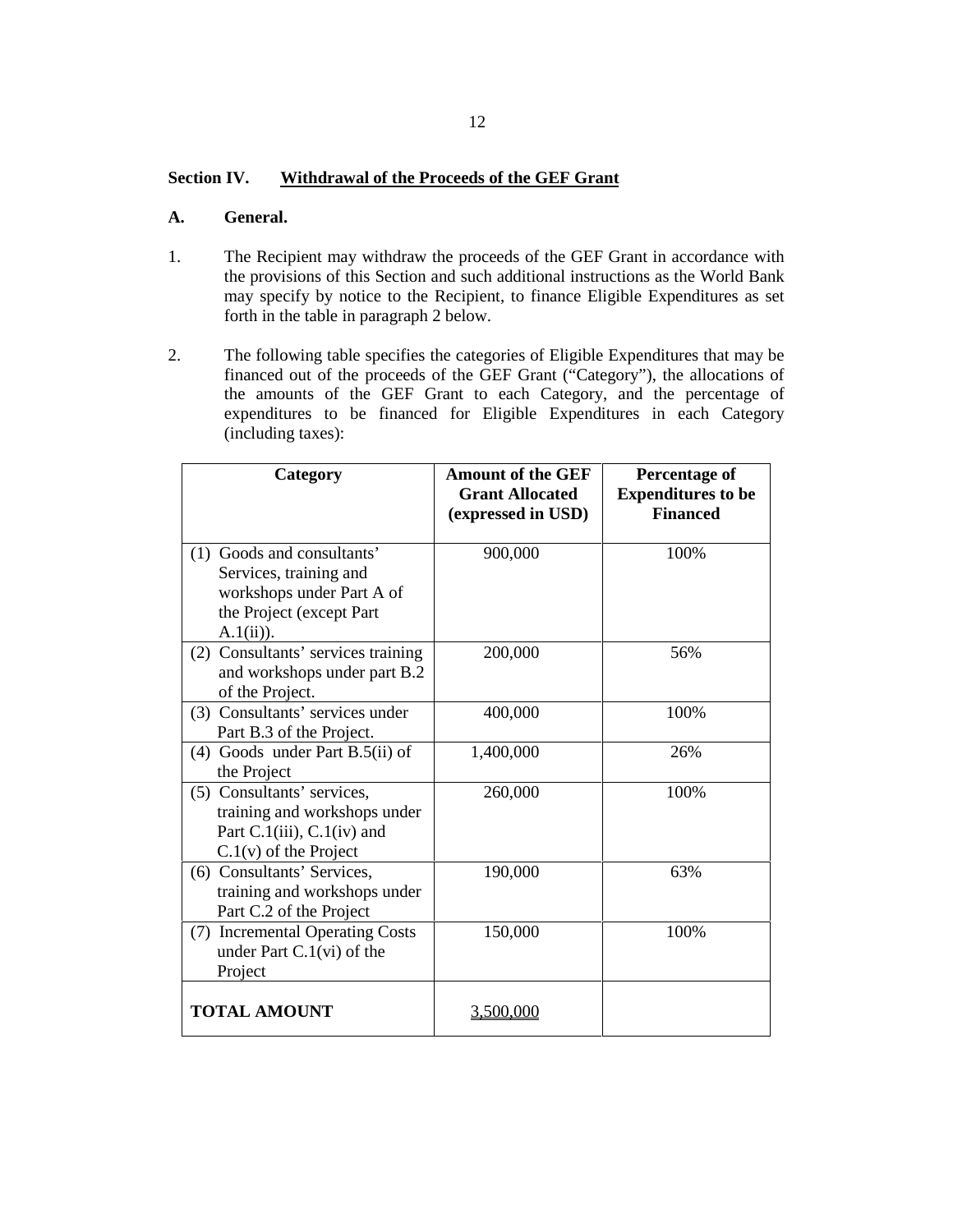# **B. Withdrawal Conditions; Withdrawal Period.**

- 1. Notwithstanding the provisions of Part A of this Section no withdrawal shall be made for payments made prior to the date of this Agreement, except that: (i) withdrawals up to an aggregate amount not to exceed USD20,000 equivalent may be made for payments made prior to this date but on or after November 1, 2006, for Eligible Expenditures under Category (5); and (ii) withdrawals up to an aggregate amount not to exceed USD10,000 equivalent may be made for payments made prior to this date but on or after November 1, 2006 for Eligible Expenditures under Category (7).
- 2. The Closing Date referred to in Section 3.06(c) of the Standard Conditions is December 31, 2011.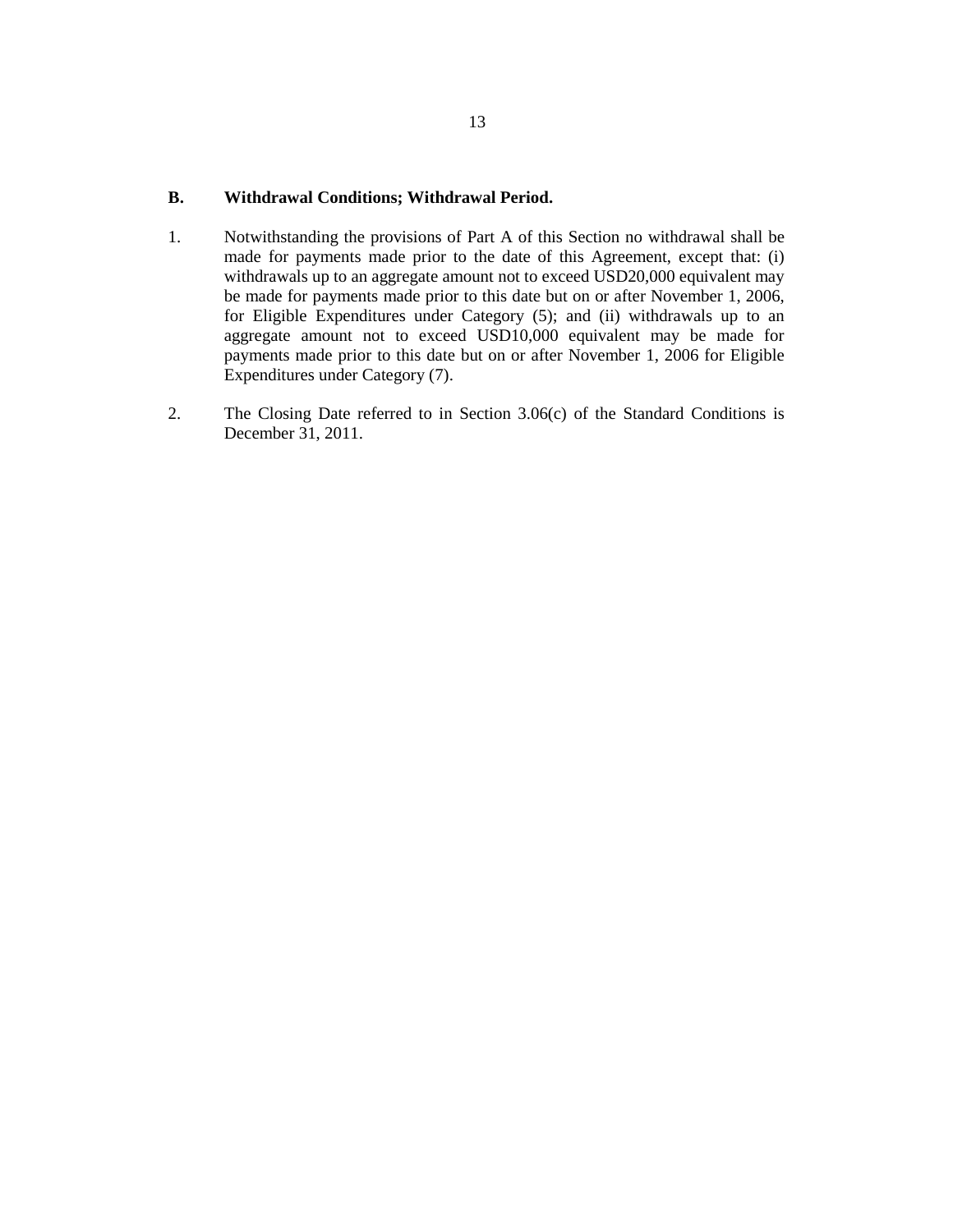#### **Annex**

#### **Section I. Institutional and Other Arrangements**

## **A. Project Management.**

1. The Recipient shall, through its Ministry of Fuel and Energy, establish and maintain, throughout the period of implementation of the Project, a Project Implementation Unit (PIU) within the National Renewable Energy Center to assist in the day-to-day implementation of the Project, including the financial management, procurement, training coordination, monitoring, evaluation and reporting activities under the Project, in a manner satisfactory to the World Bank, said unit to be provided with sufficient staff and resources, under the direction of qualified and experienced managers, including a Project Executive Director, two Operation Officers, an Operation Assistant, a Financial Officer, an Accountant and a Procurement Officer, all of them with terms of reference satisfactory to the World Bank.

2. (a) For purposes of Section II.B of Schedule 2 to this Agreement, the Recipient shall select, by no later than December 31, 2007, and thereafter retain throughout the implementation of the Project, an independent auditor acceptable to the World Bank, under terms of reference satisfactory to the World Bank, to carry out the annual audits of all Project accounts (including the Subsidy Account) and Financial Statements.

(b) In carrying out the audits, the independent auditor shall also furnish to the World Bank a separate management letter which shall: (i) identify any material weaknesses in the accounting and internal control procedures; (ii) asses the compliance with the financial covenants of this Agreement and the Global Environment Facility Trust Fund Grant Agreement; and (iii) report on any matters which, to the auditors' judgment, might materially and adversely affect the implementation of the Project.

## **B. General Implementation Arrangements.**

1. (a) In carrying out the Project the Recipient shall prepare, adopt and apply throughout the implementation of the Project, a Project Implementation Manual satisfactory to the World Bank providing for:

- (i) the institutional arrangements for the implementation of the Project;
- (ii) the structure and governance of the Smart Subsidy Program, including: (A) the procedures and criteria for selecting private partners interested in establishing Sales and Service Centers; (B) a model form partnership arrangement to be entered with selected partners to establish SSCs, detailing tasks,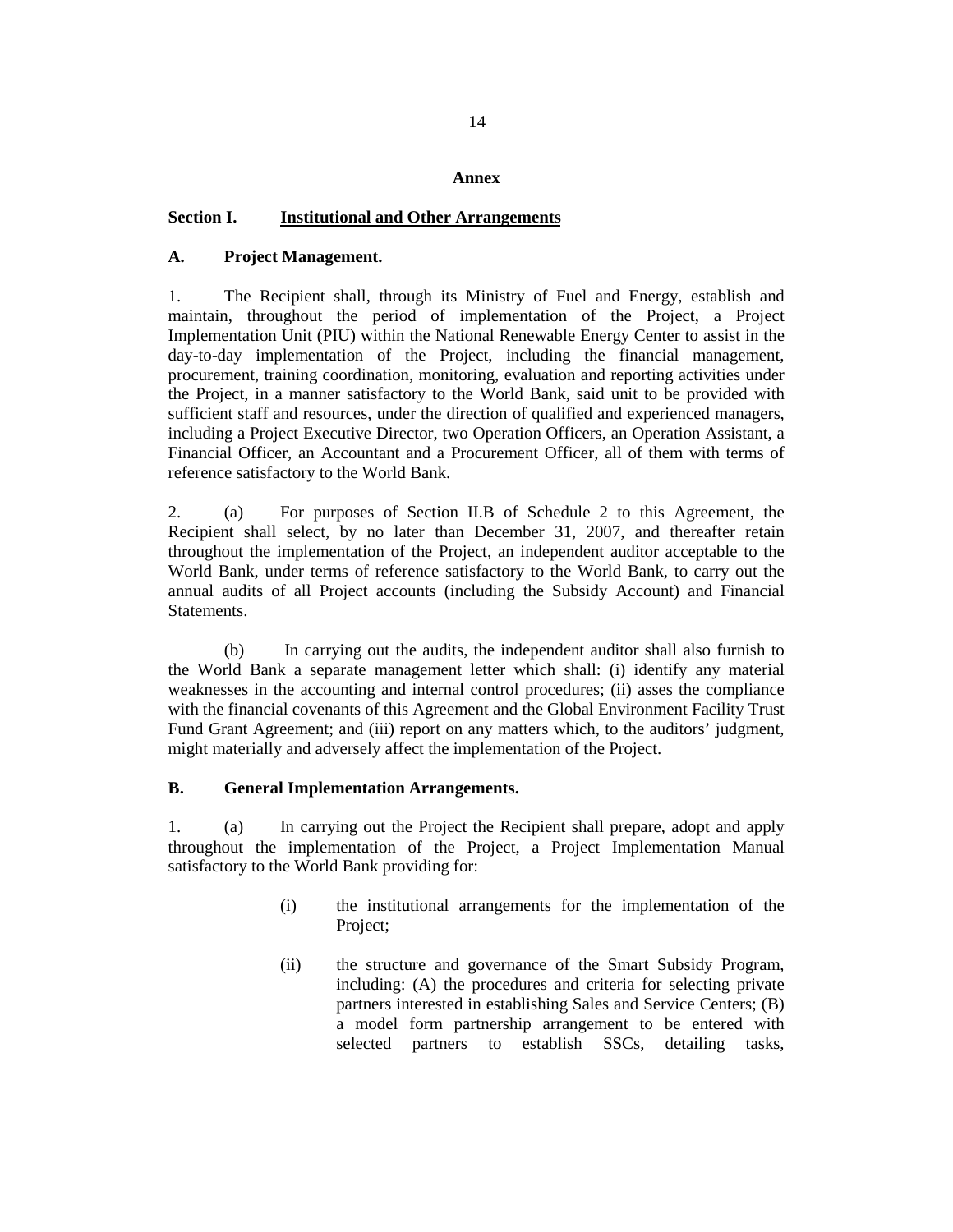responsibilities and remedies, subsidy payment conditions, reporting requirements, and supervision and monitoring procedures; (C) the procedures and quality criteria for selecting the participating vendors of SPV and SWT Systems; (D) a model form sales arrangement to be entered with selected vendors of SPV and SWT Systems, detailing tasks, responsibilities and remedies, reporting requirements, and supervision and monitoring procedures; (E) the guidelines and procedures for testing and validating SPV and SWT Systems to be included in the Smart Subsidy Program; and (F) the operation manual for the administration of the Subsidy Account;

- (iii) the policies and guidelines for implementing the Soum centers' electricity improvements, including: (A) the procedures and criteria for selecting off-grid Soum centers for minigrid rehabilitation and the provision of renewable-diesel hybrid power generation systems; (B) a model form memorandum of understanding to be entered with selected Soum Centers, setting up the policy guidelines for (1) the management and operation of Soums' generation utilities on the basis of sound economic practices and (2) the implementation of mechanisms for stakeholders' participation in tariff-setting procedures and the monitoring of service quality;
- (iv) the financial management manual setting forth policies and procedures for fund and assets management, withdrawals applications and settlement of payments, accounting, maintenance of the records, reporting, internal control and auditing requirements;
- (v) the guidelines and procedures for the preparation and approval of each Annual Work Plan;
- (vi) the project-specific procurement guidelines covering the entire procurement cycle; and
- (vii) the policies and procedures for monitoring and evaluation of Project activities and their socio-economic impact including monitoring and verification protocols for the preparation of the Sales Reports.

(b) The Recipient shall not amend, waive, suspend, cancel or otherwise abrogate the Project Implementation Manual, or any provision thereof, without the prior concurrence of the World Bank.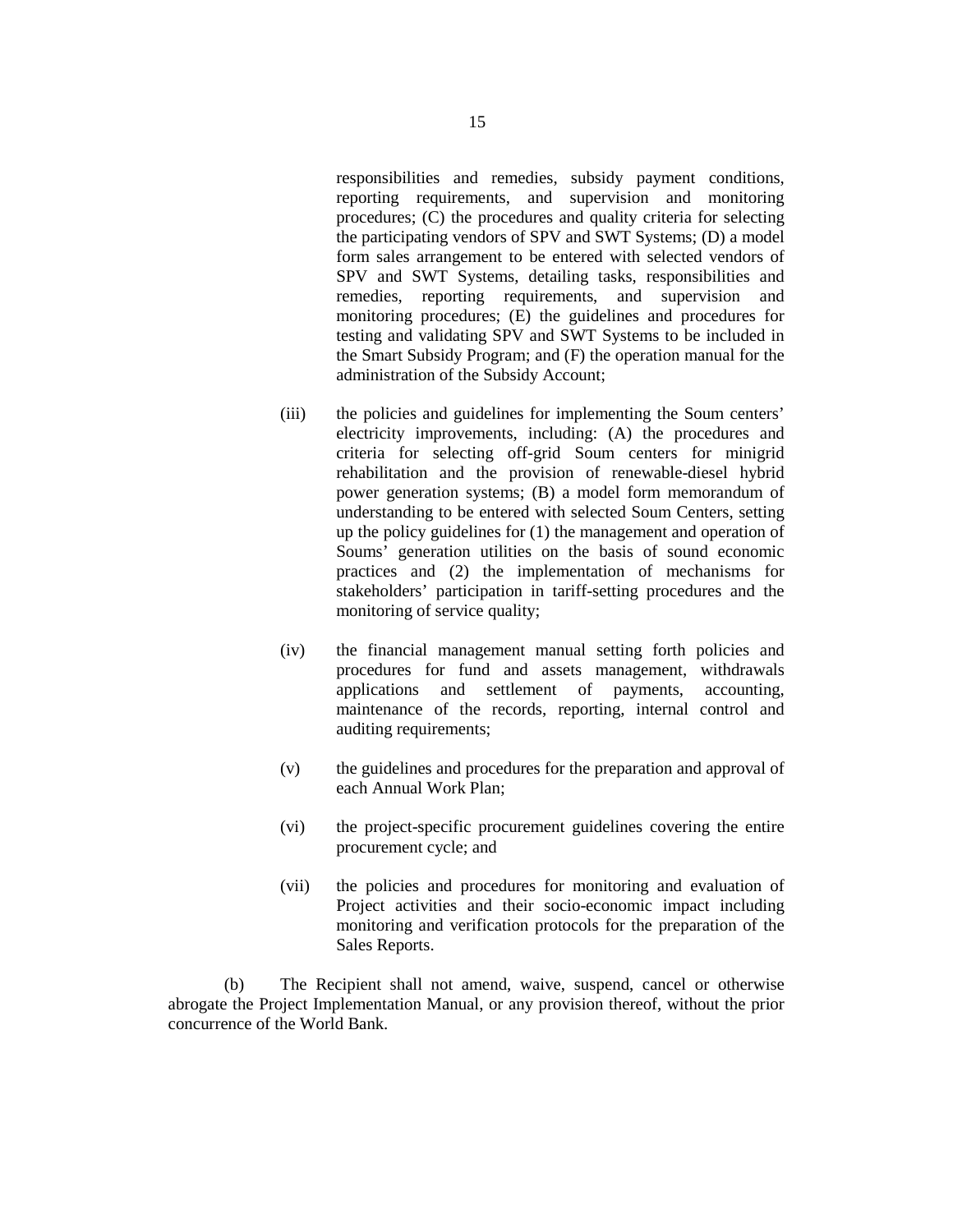2. The Recipient shall:

(a) prepare, in accordance with the Project Implementation Manual, and furnish to the World Bank for their comments and approval: (i) an Annual Work Plan identifying Project activities by component and sub-component, and their related expenditures and financing sources, to be carried out during Fiscal Year 2007; and (ii) by September 1 of each year, commencing on September 1, 2007, Annual Work Plan identifying Project activities by component and sub-component, and their related expenditures and financing sources, to be carried out during the following Fiscal Year;

(b) thereafter, carry out the Project in accordance with the respective annual work plan, as so approved.

#### **C. Smart Subsidy Program.**

1. In carrying out Part A.1 of the Project, the Recipient shall:

(a) open and maintain a Tugrog (MNT) denominated, account in a commercial bank under terms and conditions satisfactory to the World Bank, including those set forth in the Project Implementation Manual (the Subsidy Account); which account shall be protected against set-offs, seizures and attachment in term and conditions satisfactory to the World Bank;

(b) collect into, and administer through, the Subsidy Account the proceeds of the sales at wholesale prices of the SPV and SWT Systems directly procured by the Recipient;

(c) use the funds available in the Subsidy Account exclusively for the payment of the sales incentives under Part A.1(ii) of the Project, upon the sale and delivery to herders (as evidenced in the Sales Report) of the respective SPV and SWT Systems; and

(d) deposits into, and payments out of, the Subsidy Account shall be made in accordance with the provisions of the Financial Management Manual.

2. For purposes of Part A.1(ii) of the Project, the Recipient shall:

(a) select private partners for the establishment of SSCs and enter into partnership arrangements with the said partners, pursuant to the provisions of the Project Implementation Manual;

(b) select vendors of SPV and SWT Systems, and enter into sales arrangements with the said vendors, as provided for in the Project Implementation Manual, setting forth the structure of the flat sales incentives, including: (i) the agreed Price Subsidy Levels per herder household, per validated SPV and SWT System sold and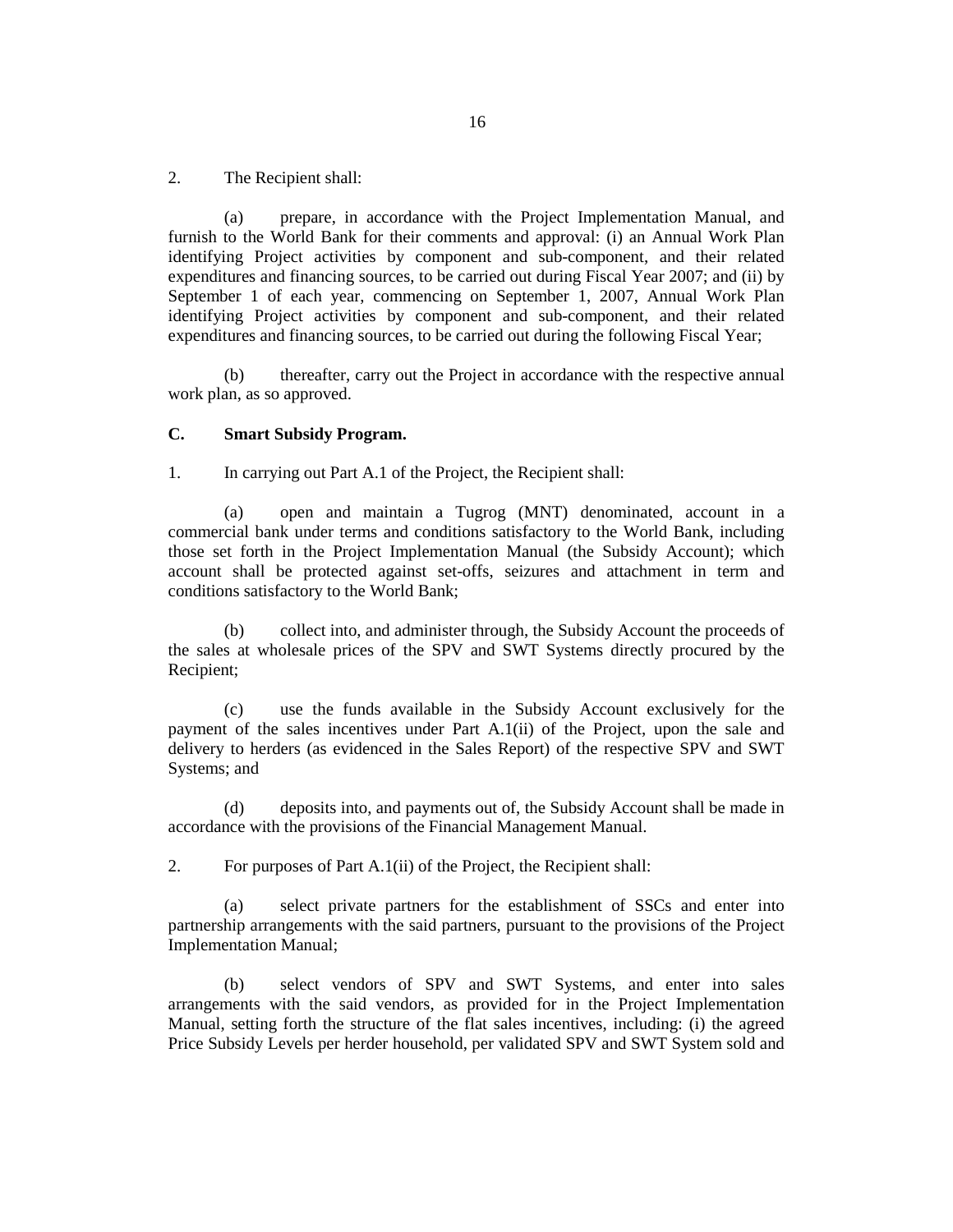delivered; and (ii) the minimum quality standards and consumers warranties applicable to SPV and SWT Systems to be offered;

(c) design, prepare and, thereafter, regularly update a sales catalog of validated SPV and SWT Systems eligible for the sales incentives under the Smart Subsidy Program, pursuant to the provisions of the Project Implementation Manual and the sales arrangements entered with the respective vendors.

(d) certify to the World Bank on a quarterly basis, through Sales Reports satisfactory to the World Bank:

- (i) that the vendors and SSCs have sold and delivered all the SPV and SWT Systems for which sales incentives have been paid;
- (ii) that, at the date of each such payment, the respective vendors had performed, and were in compliance with, their respective obligations under the partnership and sales arrangements; and
- (iii) the number of SPV and SWT Systems sold and delivered, classified by SSCs, vendor and system cataloged, including a detail of vendors' purchases and sales during the quarter covered by each Sales Report, and their stocks of SPV and SWT Systems at the beginning and the end of each such quarter.

The Sales Reports shall be filed with the World Bank no later than fifteen (15) days after the end of each calendar quarter therein covered.

3. In carrying out Part A.1(iii) of the Project, the Recipient shall: (a) by no later than December 31, 2007, provide to the World Bank for their review and comments, a detail battery management program setting forth the strategy for recovering and treating the used batteries of SPV and SWT Systems; and (b) thereafter, implement said program, giving due consideration to the World Bank's view thereon.

#### **D. Soum Centers' Electricity Service Improvements.**

For purposes of carrying out Parts B.5(i) and B.5(ii) of the Project, the Recipient shall:

(a) select approximately thirty (30) off-grid Soum centers, in accordance with the Project Implementation Manual and their expressed written commitment to the provision of electricity service under sound economic practices, for the rehabilitation of their mini-grids; and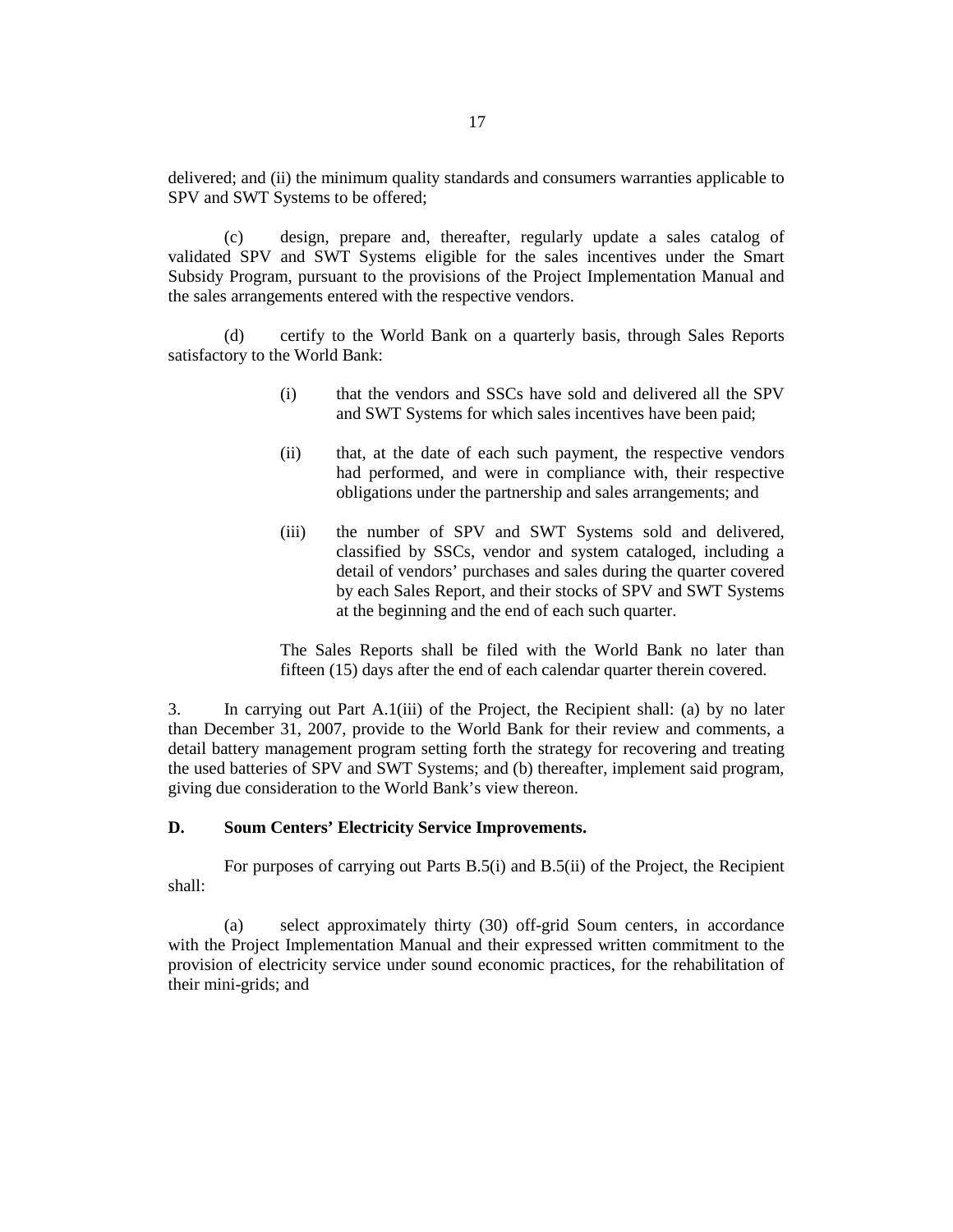(b) select, in accordance with the Project Implementation Manual, approximately twenty (20) out of the aforementioned thirty (30) Soum centers (the Initial Phase), and enter into memoranda of understanding with the respective Soums agencies, as provided for in the Project Implementation Manual, for the provision of renewable or renewable-diesel hybrid generation systems to restructured electricity service utilities.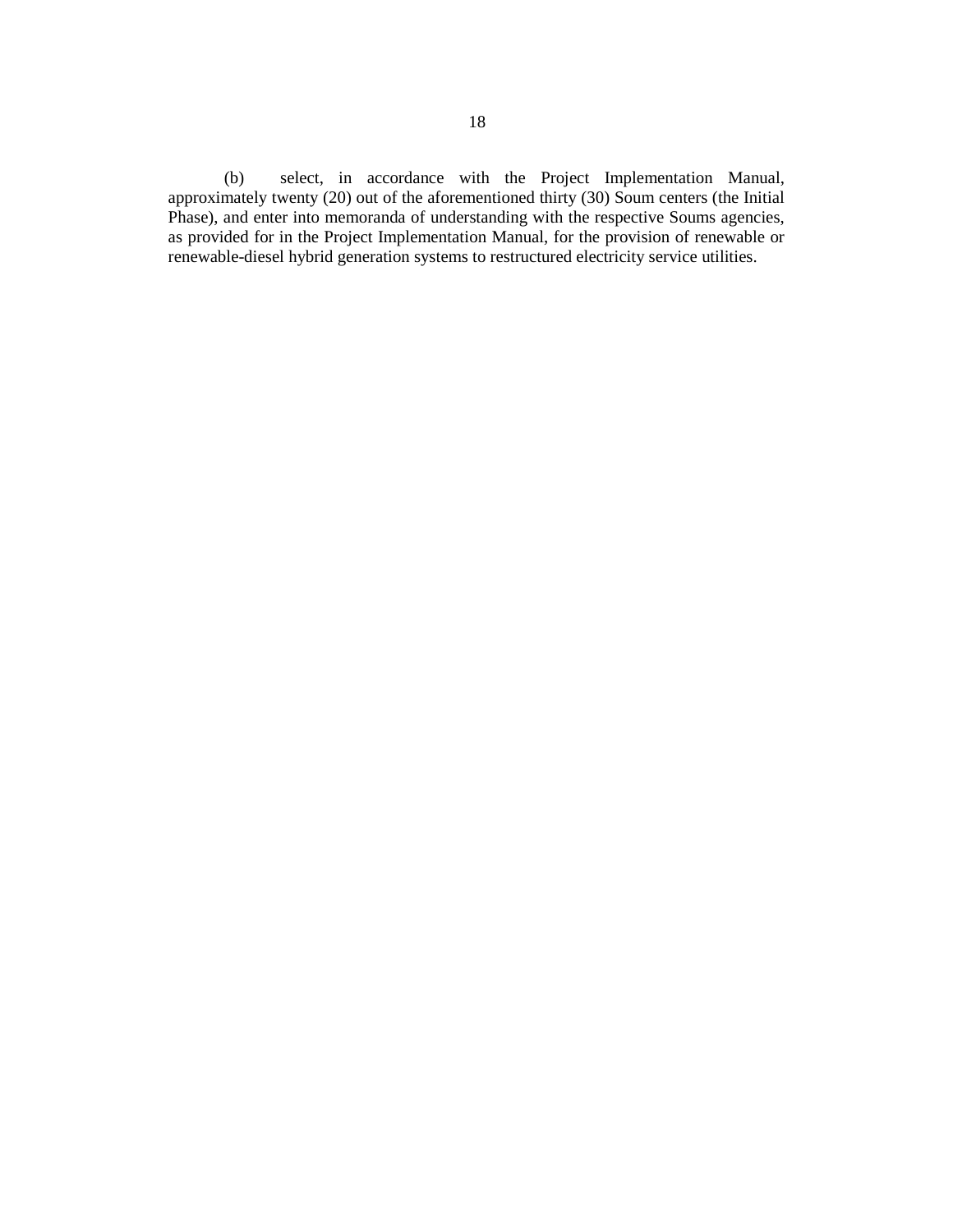## **APPENDIX**

#### **Definitions**

- 1. "Annual Work Plan" means each of the work programs for Project activities to be carried out by the Recipient through its Ministry of Fuel and Energy with the assistance of the National Renewable Energy Center during the implementation of the Project, to be prepared pursuant to Section I.B.2 of the Annex to Schedule 2 to this Agreement and the provisions of the Project Implementation Manual.
- 2. "Category" means a category set forth in the table in Section IV of the Schedule 2 to this GEF Grant Agreement.
- 3. "Co-financiers" means: (i) the Global Environment Facility; and (ii) the Netherlands, through its Development Cooperation Ministry; and "Co-financier" means either one of them.
- 4. "Co-financing" means: (i) the grant in the amount of USD3,500,000 to be provided by IDA; and (ii) the grant in the amount of USD6,000,000 to be provided by the Netherlands, through its Development Cooperation Ministry, both of them to assist in financing the Project.
- 5. "Co-financing Agreements" means: (i) the Global Environment Facility Trust Fund Grant Agreement; and (ii) the Netherlands Trust Fund Grant Agreement; and "Co-financing Agreement" means either one of the agreements.
- 6. "Consultant Guidelines" means the "Guidelines: Selection and Employment of Consultants by World Bank Borrowers" published by the Bank in May 2004.
- 7. "Dollar(s)" and the acronym "USD" mean the lawful currency of the United States of America.
- 8. "Fiscal Year" means the Recipient's Fiscal Year, commencing on January 1 and finishing on December 31 of each year.
- 9. "Financial Management Manual" means the Recipient's manual, to be adopted pursuant to Section I.B.1(a)(iv) of the Annex to the Schedule 2 to this Agreement, as such manual may be amended from time to time with the prior agreement of the World Bank.
- 10. "Financing Agreement" means the agreement of even date herewith, entered into between the Recipient and IDA, providing for IDA's Co-financing, as such agreement may be amended from time to time.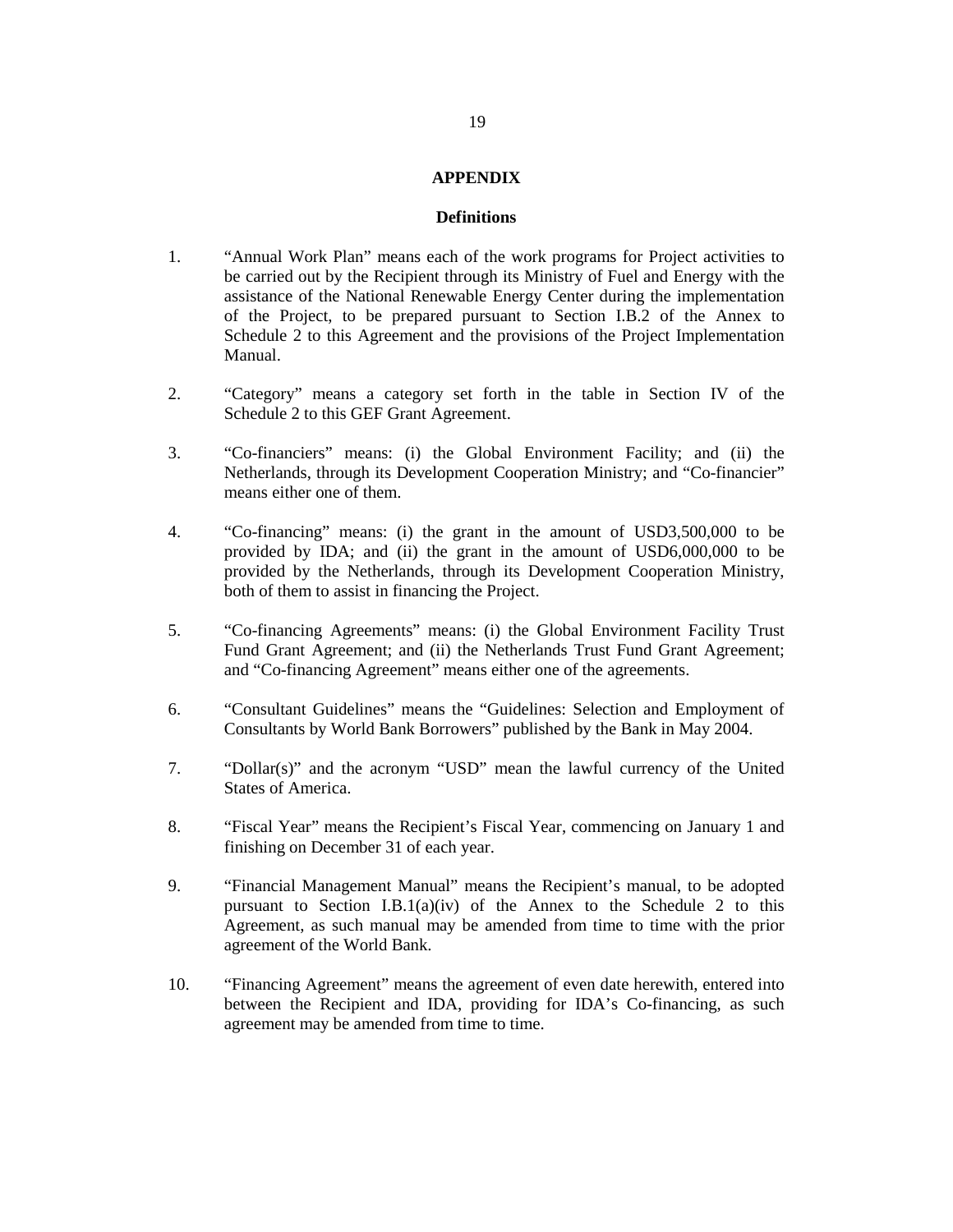- 11. "GEF Designated Account" means the Dollar denominated account, to be opened and maintained by the Recipient in accordance with Section 3.05 of the Standard Conditions, for the deposits of the amounts withdrawn from the GEF Grant Account pursuant to this GEF Grant Agreement.
- 12. "GEF Grant" means the Grant provided for in Section 3.01 of this GEF Grant Agreement.
- 13. "GEF Grant Account" means the Grant Account to be opened at the World Bank pursuant to Section 3.01 of the Standard Conditions.
- 14. "General Conditions" means the "International Development Association General Conditions for Credits and Grants," dated July 1, 2005.
- 15. "IDA" means the International Development Association.
- 16. "Incremental Operating Costs" means expenditures for the offices rental, vehicles operation and maintenance, travel allowances and per diem of the Project Implementing Unit's staff, banking services, communications and internet expenditures and office supplies, incurred by the Project Implementing Unit in connection with the management and coordination of the Project, which expenditures would not have been incurred absent the Project, but excluding staff salaries.
- 17. "Ministry of Finance" means the Recipient's Ministry of Finance and any successor thereto.
- 18. "Ministry of Fuel and Energy" means the Recipient's Ministry of Fuel and Energy and any successor thereto.
- 19. "Ministry of Nature and Environment" means the Recipient's Ministry of Nature and Environment and any successor thereto.
- 20. "National Renewable Energy Center" and the acronym "NREC" mean the state budget enterprise established on August 9, 2005 (State Registration No. 9070001007), pursuant to: (i) the Resolution of the Government of Mongolia No. 160, dated July 8, 2005; and (ii) the Order No.62 of the Ministry of Fuel and Energy, dated July 21, 2005 and attachments thereto, under the jurisdiction of the Ministry of Fuel and Energy.
- 21. "Netherlands Trust Fund Grant Agreement" means the agreement to be entered into between the Recipient and IDA, acting as administrator of the grant funds provided by the Netherlands, providing for the Netherlands' Co-financing, as such agreement may be amended from time to time.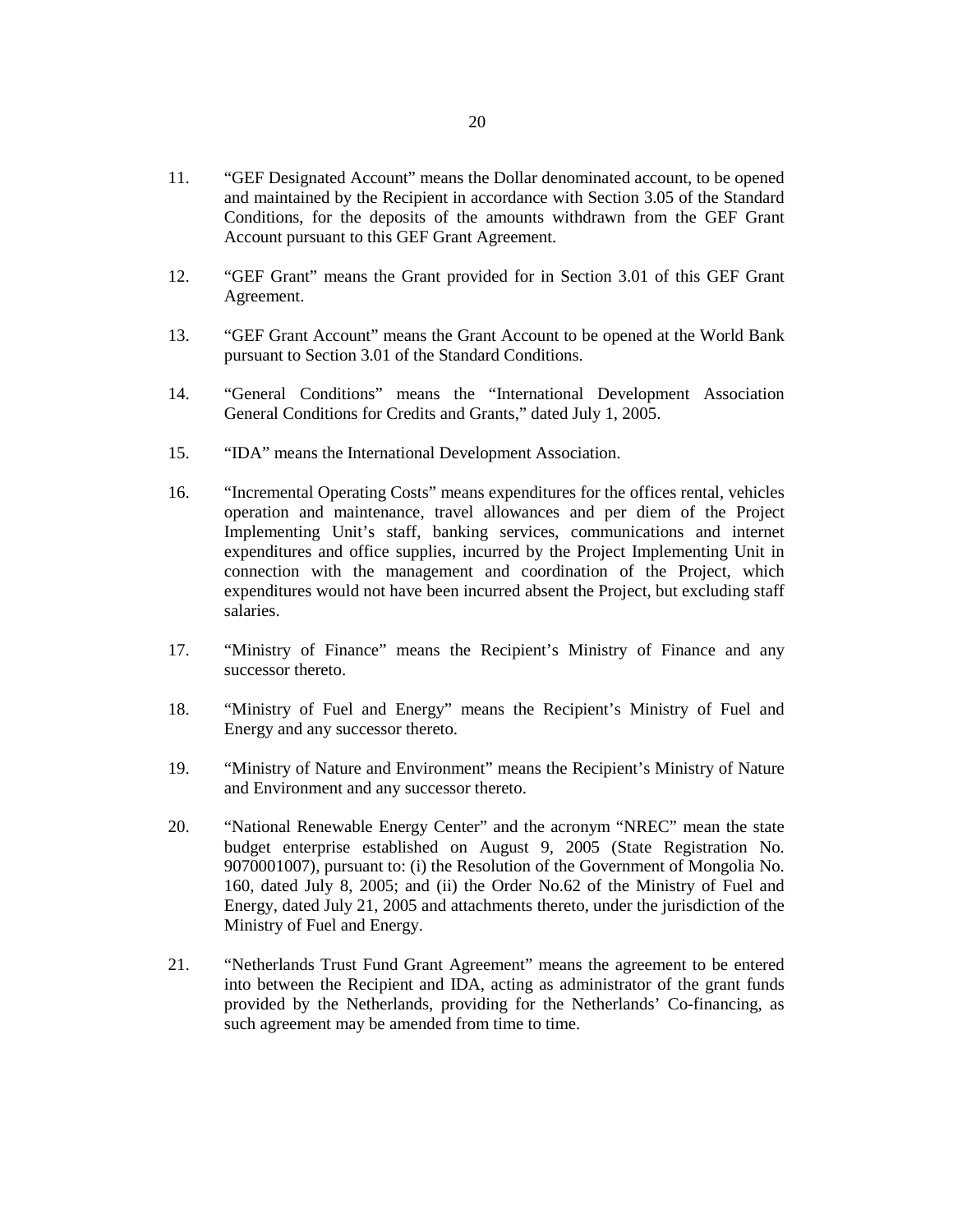- 22. "Price Subsidy Levels" means the amount in cash to be paid by the Recipient through NREC to vendors of SPV and SWT Systems included in the Smart Subsidy Program pursuant to the sales arrangements provided in Section I.C.2(b) of the Annex to Schedule 2 to this Agreement, in the amount not greater than: (i) USD80 for SPV and SWT Systems with a generation capacity between 20Wp and 49Wp; and (ii) USD160 for SPV and SWT Systems with a generation capacity between 50Wp and 100Wp.
- 23. "Procurement Guidelines" means the "Guidelines for Procurement under IBRD Loans and IDA Credits" published by the Bank in May 2004.
- 24. "Procurement Plan" means the Recipient's procurement plan for the Project, dated November 7, 2006, and referred to in paragraph 1.16 of the Procurement Guidelines and paragraph 1.24 of the Consultant Guidelines, as the same shall be updated from time to time in accordance with the provisions of said paragraphs.
- 25. "Project Implementation Manual" means the Recipient's implementation manual, referred to in Section I.B.1 of the Annex to Schedule 2 to this Agreement; as such manual may be amended from time to time with the prior agreement of the World Bank.
- 26. "Project Implementation Unit" means the implementation unit to be established and maintained within the National Renewable Energy Center pursuant to Section I.A.1 of the Annex to Schedule 2 to this Agreement, for purposes of assisting in the carrying out the implementation of the Project.
- 27. "NREC Project Legislation" means: (i) the Resolution of the Government of Mongolia No.160, dated July 8, 2005; (ii) the Order No.62 of the Ministry of Fuel and Energy, dated July 21, 2005 and attachments thereto; and (iii) the Order No.110 of the Ministry of Fuel and Energy, dated July 15, 2006, entrusting NREC with such powers, functions and responsibilities required to assist in the carrying out of the Project; as such resolution and orders may be amended to from time to time with the prior concurrence of the World Bank.
- 28. "Project Steering Committee" and the acronym "PSC" mean the committee to be established and maintained within the Ministry of Fuel and Energy pursuant to Section I.A.1 of Schedule 2 to this GEF Grant Agreement.
- 29. "Sales and Service Centers" and the acronym "SSCs" mean the centers referred to in Section I.C.2 of the Annex to Schedule 2 to this Agreement, responsible for the carrying out of the retail commercialization of SPV and SWT Systems and the provision of after-sales services therefor.
- 30. "Sales Reports" means the quarterly reports to be prepared by the Recipient with the assistance of the National Renewable Energy Center pursuant to Section I.C.2